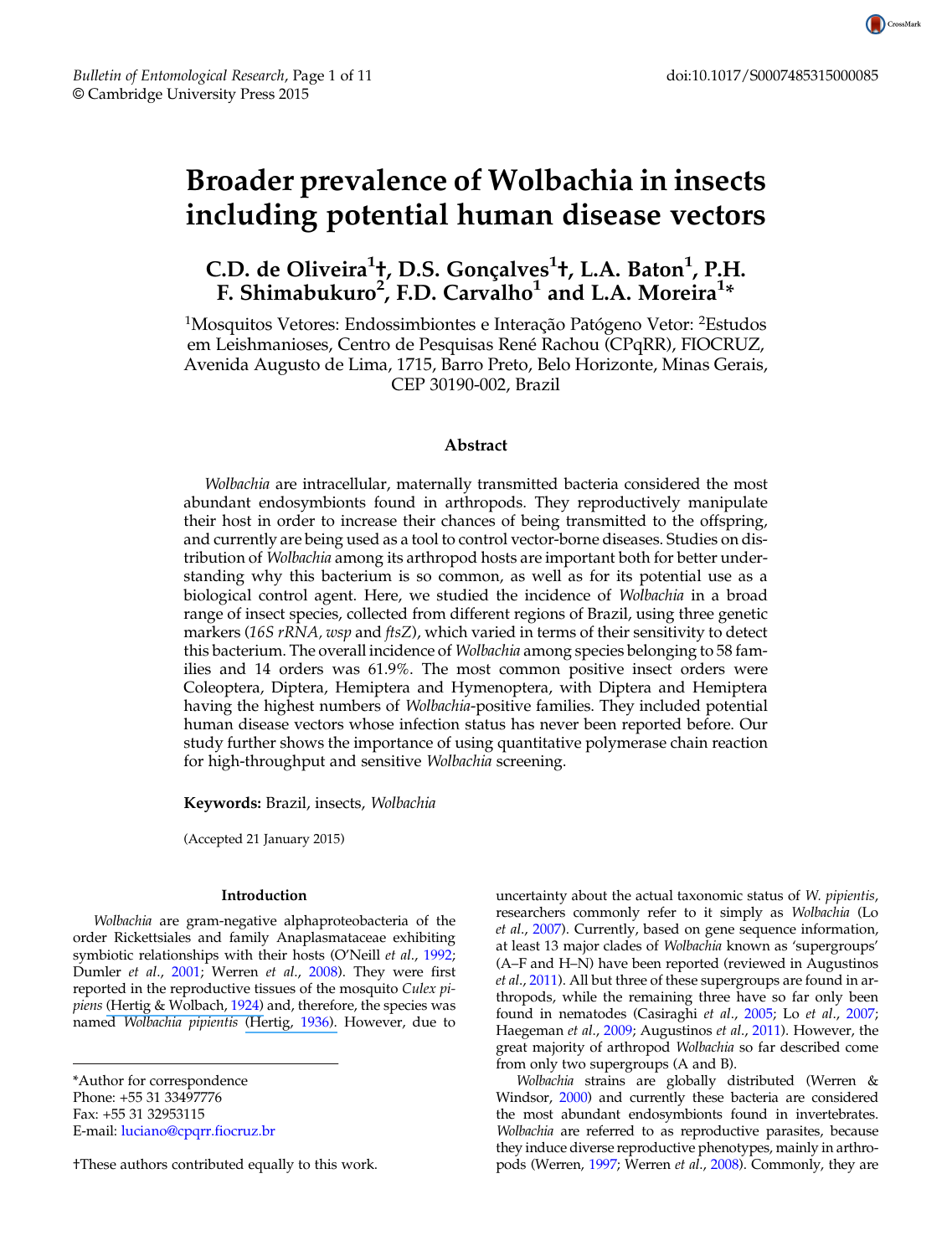associated with parthenogenesis (Weeks & Breeuwer, [2001\)](#page-10-0), phenotypic feminization of genetic males (Rousset et al., [1992](#page-10-0)), cytoplasmic incompatibility (O'Neill et al., [1992\)](https://www.researchgate.net/publication/21599103_16S_rRNA_phylogenetic_analysis_of_the_bacterial_endosymbionts_associated_with_CI_in_insects?el=1_x_8&enrichId=rgreq-2d0a2ff1-f33d-4ed8-8065-c2403a302f4b&enrichSource=Y292ZXJQYWdlOzI3MzYzOTU1ODtBUzoyMDg3OTE0MDE0MzkyMzhAMTQyNjc5MTE1NzU4NA==) and male killing (Hurst & Jiggins, [2000\)](#page-9-0). Wolbachia are also thought to play important roles in speciation and local adaptation (Brucker & Bordenstein, [2012\)](#page-8-0). The importance of Wolbachia in reproductive processes depends ultimately on its prevalence, and how it is transmitted between species (Stouthamer et al., [1999](#page-10-0)). In Arthropoda, Wolbachia are believed to be primarily maternally transmitted within species [\(Skinner,](https://www.researchgate.net/publication/6068426_Maternally_Inherited_Sex_Ratio_in_the_Parasitoid_Wasp_Nasonia_vitripennis?el=1_x_8&enrichId=rgreq-2d0a2ff1-f33d-4ed8-8065-c2403a302f4b&enrichSource=Y292ZXJQYWdlOzI3MzYzOTU1ODtBUzoyMDg3OTE0MDE0MzkyMzhAMTQyNjc5MTE1NzU4NA==) [1982](#page-10-0)), but horizontal transmission also frequently occurs between species over longer evolutionary time-scales (Werren et al., [1995](#page-10-0)a; Schilthuizen & Stouthamer, [1997](#page-10-0)).

About 40% of arthropod species are estimated to be in-fected with Wolbachia [\(Zug & Hammerstein,](https://www.researchgate.net/publication/225287797_Still_a_Host_of_Hosts_for_Wolbachia_Analysis_of_Recent_Data_Suggests_That_40_of_Terrestrial_Arthropod_Species_Are_Infected?el=1_x_8&enrichId=rgreq-2d0a2ff1-f33d-4ed8-8065-c2403a302f4b&enrichSource=Y292ZXJQYWdlOzI3MzYzOTU1ODtBUzoyMDg3OTE0MDE0MzkyMzhAMTQyNjc5MTE1NzU4NA==) [2012\)](#page-10-0). They are common and widespread in insects [\(Werren](https://www.researchgate.net/publication/238324299_Distribution_of_Wolbachia_among_Neotropical_Arthropods?el=1_x_8&enrichId=rgreq-2d0a2ff1-f33d-4ed8-8065-c2403a302f4b&enrichSource=Y292ZXJQYWdlOzI3MzYzOTU1ODtBUzoyMDg3OTE0MDE0MzkyMzhAMTQyNjc5MTE1NzU4NA==) et al., [1995](#page-10-0)b), which represent the greatest diversity of all known animal groups on Earth (Rafael et al., [2012\)](#page-9-0), equivalent to around 60% of all currently described organisms (Grimaldi & Engel, [2005](#page-9-0)). They are important for maintenance of ecosystems, as agricultural pests and vectors of human diseases, and useful in medicine and scientific research, besides representing a commercial value food in some cultures (Triplehorn & Johnson, [2005](#page-10-0)).

Due to the importance of Wolbachia, some researchers have investigated the presence of these bacteria in insects from dif-ferent locations (Duron et al., [2008](#page-8-0); Russell, [2012](#page-10-0); Russell et al., [2012](#page-10-0)). [Hilgenboecker](https://www.researchgate.net/publication/5538868_Hilgenboecker_K_Hammerstein_P_Schlattmann_P_Telschow_A_Werren_JH._How_many_species_are_infected_with_Wolbachia_A_statistical_analysis_of_current_data._FEMS_Microbiol_Lett_281_215-220?el=1_x_8&enrichId=rgreq-2d0a2ff1-f33d-4ed8-8065-c2403a302f4b&enrichSource=Y292ZXJQYWdlOzI3MzYzOTU1ODtBUzoyMDg3OTE0MDE0MzkyMzhAMTQyNjc5MTE1NzU4NA==) et al. ([2008\)](#page-9-0) estimated that over 65% of insect species carry Wolbachia. However, other studies re-ported that up to 76% [\(Jeyaprakash & Hoy,](https://www.researchgate.net/publication/12349828_Jeyaprakash_A_Hoy_MA._Long_PCR_improves_Wolbachia_DNA_amplification_wsp_sequences_found_in_76_of_sixty-three_arthropod_species._Insect_Mol_Biol_9_393-405?el=1_x_8&enrichId=rgreq-2d0a2ff1-f33d-4ed8-8065-c2403a302f4b&enrichSource=Y292ZXJQYWdlOzI3MzYzOTU1ODtBUzoyMDg3OTE0MDE0MzkyMzhAMTQyNjc5MTE1NzU4NA==) [2000](#page-9-0)) or as few as 20% of insect species are infected with Wolbachia (Werren et al., [1995](#page-10-0)b). In the first published survey of Wolbachia distribution, [Werren](https://www.researchgate.net/publication/238324299_Distribution_of_Wolbachia_among_Neotropical_Arthropods?el=1_x_8&enrichId=rgreq-2d0a2ff1-f33d-4ed8-8065-c2403a302f4b&enrichSource=Y292ZXJQYWdlOzI3MzYzOTU1ODtBUzoyMDg3OTE0MDE0MzkyMzhAMTQyNjc5MTE1NzU4NA==) et al. (1995b) found over 16% of sampled insect species from Panama were infected with Wolbachia, within several insect orders. In the UK, 22% of insects sampled were infected with Wolbachia, mainly in the Lepidoptera and Hymenoptera (West et al., [1998\).](https://www.researchgate.net/publication/13466599_Wolbachia_in_two_hostparasitoid_communities?el=1_x_8&enrichId=rgreq-2d0a2ff1-f33d-4ed8-8065-c2403a302f4b&enrichSource=Y292ZXJQYWdlOzI3MzYzOTU1ODtBUzoyMDg3OTE0MDE0MzkyMzhAMTQyNjc5MTE1NzU4NA==) In North America, insect species from 13 different orders were screened for Wolbachia, of which 19.3% were positive. The bacteria have been found in species within several major insect orders: Coleoptera, Diptera, Hymenoptera, Lepidoptera and Orthoptera (Werren & Windsor, [2000](#page-10-0)).

Wolbachia detection in Arthropoda has been traditionally performed through standard polymerase chain reaction  $(PCR)$  assays targeting the 16S r $\overline{RNA}$  gene, or protein-coding genes such as the Wolbachia surface protein (wsp) gene and the bacterial cell division gene ftsZ (reviewed in Simões et al. (2011). In contrast, real-time quantitative PCR (qPCR), which possesses high reproducibility, sensitivity and precision of results, has never been used as a tool for Wolbachia screening in Arthropoda.

In Brazil, there are some reports regarding the detection of Wolbachia in limited, specific arthropod groups, but no general surveys of Wolbachia distribution among arthropods have so far been conducted. For example, infection of Wolbachia has been detected in two species of Balloniscus (Crustacea, Oniscidea) (Almerão et al., [2012](#page-8-0)) and in some species of Diptera in Culicidae (de Albuquerque et al., [2011;](#page-8-0) de Almeida et al., [2011](#page-8-0); Morais et al., [2012;](#page-9-0) Baton et al., [2013\)](#page-8-0) and in Hymenoptera (Formicidae) [\(Martins](https://www.researchgate.net/publication/221767505_Martins_C_Souza_RF_Bueno_OC._Presence_and_distribution_of_the_endosymbiont_Wolbachia_among_Solenopsis_spp._(Hymenoptera_Formicidae)_from_Brazil_and_its_evolutionary_history._Journal_of_Invertebrate_Pathology?el=1_x_8&enrichId=rgreq-2d0a2ff1-f33d-4ed8-8065-c2403a302f4b&enrichSource=Y292ZXJQYWdlOzI3MzYzOTU1ODtBUzoyMDg3OTE0MDE0MzkyMzhAMTQyNjc5MTE1NzU4NA==) et al., [2012\)](#page-9-0). Here, we show the incidence of Wolbachia in different insect orders from the northern and southeastern regions of Brazil using three different markers (16S rRNA, wsp and ftsZ), and the observed incidence corroborates the previously reported

widespread nature of this bacterium. We also emphasize the importance of using qPCR for Wolbachia high-throughput screening.

## Materials and methods

## Insect collection sites

Insects were collected from various field sites spanning the northern and southeastern regions of Brazil, from 2009 to 2012. Samples were obtained from urban, non-urban, forest and forest fragments from Manaus, Careiro da Várzea, Coari and Lábrea in the state of Amazonas; from Belo Horizonte, Belo Vale, Campo Belo and São João da Missões in the state of Minas Gerais; and from Niterói and Rio de Janeiro city in the state of Rio de Janeiro [\(table 1](#page-2-0)).

## Insect collection and identification

Insects were manually collected using forceps, nets or traps: HP trap with light attraction (HP Biomédica, Sabará, Minas Gerais, Brazil; [Pugedo](https://www.researchgate.net/publication/26398508_HP_um_modelo_aprimorado_de_armadilha_luminosa_de_suco_para_a_captura_de_pequenos_insetos?el=1_x_8&enrichId=rgreq-2d0a2ff1-f33d-4ed8-8065-c2403a302f4b&enrichSource=Y292ZXJQYWdlOzI3MzYzOTU1ODtBUzoyMDg3OTE0MDE0MzkyMzhAMTQyNjc5MTE1NzU4NA==) et al., [2005](#page-9-0)), CDC trap+CO<sub>2</sub> (John W. Hock Company, Gainesville, Florida, USA) and BG-Sentinel traps (Biogents AG, Regensburg, Germany). Whole insects were individually preserved (to prevent potential cross-contamination) in 96% ethanol and stored at 4°C until identification and DNA extraction. Specimens were identified based on morphology to family level according to Rafael et al. [\(2012](#page-9-0)) and Triplehorn & Johnson [\(2005](#page-10-0)). Sand flies were identified to species level through genital morphology according to Galati ([2003\)](#page-9-0) and mosquitoes to species according to Consoli & de Oliveira ([1994\)](#page-8-0), Faran & Linthicum ([1981\)](#page-9-0) and Linthicum [\(1988](#page-9-0)). Photos were taken for voucher samples with a stereomicroscope (Zeiss Stemi DV4) and digital camera (Canon SX30 IS). Insects that had bristles and spots on the wings, which were important for identification, were not preserved in ethanol but kept in silica.

## DNA extraction

Small insects had their bodies homogenized, whereas larger insects were dissected in 1X PBS, to remove ovaries, fat body, thorax and/or abdomen. In the latter case, individual organs were used for DNA extraction.

Crude DNA samples were prepared from individual insects by homogenization in 80 μl 'squash buffer' (0.4 mM EDTA, 4 mM Tris, 20 mM NaCl) using a Mini-Beadbeater-16 (BioSpec Products, Inc., Bartlesville, Oklahoma, USA) (modified from Fu et al., [2010\)](#page-9-0). All samples were measured using a NanoDrop (Thermo Scientific Waltham, MA, USA) and diluted to a final concentration of 20 to 50 ng genomic DNA  $\mu$ l<sup>-1</sup>.

#### Template and PCR reaction

Insects were screened for the presence of Wolbachia using PCR. Standard PCR was used for the ribosomal 16S rRNA gene with the primers 16S-2 (originally called Wspec; Werren & Windsor, [2000](#page-10-0); Simões et al., [2011](#page-10-0)). Real-time qPCR was performed for the wsp and ftsZ genes using the wsp primers (Moreira et al., [2009](#page-9-0)) and newly designed primers to the ftsZ gene, as follows; ftsZqPCR Forward: 5'-GCATTGCAGAGCTTGGACTT-3' and ftsZqPCR Reverse: 5′-TCTTCTCCTTCTGCCTCTCC-3′. The ftsZqPCR primers were designed using Primer3 (Rozen & Skaletsky, [2000](#page-10-0);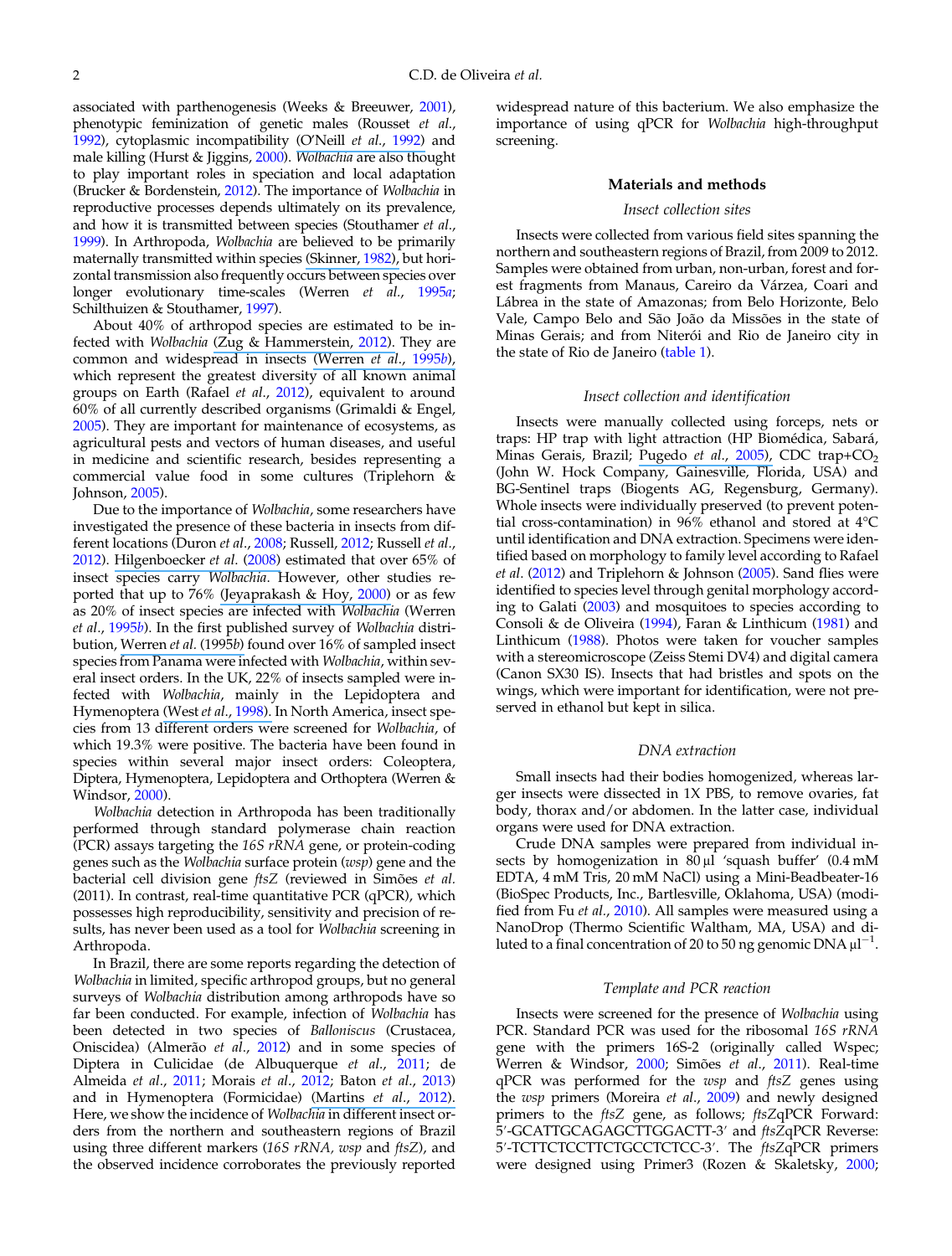| City                   | <b>Site</b>                                   | State          | Environment                   | GPS coordinates                                     | Collection date                 |
|------------------------|-----------------------------------------------|----------------|-------------------------------|-----------------------------------------------------|---------------------------------|
| Manaus                 | Centro                                        | Amazonas       | Urban                         | S3°6.4315', W60°1.5676'                             | September/2011                  |
| Manaus                 | Petrópolis                                    | Amazonas       | Urban forest fragments        | S3°09.5018', W59°98.8075'                           |                                 |
| Careiro da Várzea      | $Br319 - Km 106$                              | Amazonas       | Forest                        | S3°17.6238' e W59°51.8484'                          | August/2009 and<br>October/2010 |
| Coari                  | Gasoduto                                      | Amazonas       | Forest                        | S4°10.1303' e W63°14.0305'                          | May/2010                        |
| Lábrea                 | Terra Indígena Caititu,<br>Aldeia Castanheira | Amazonas       | Forest                        | S07°27'28.7', W64°43'42.2¢¢                         | May/2012                        |
| Niteroi                | Jurujuba                                      | Rio de Janeiro | Urban                         | S22°93.3332', W43°11.6669'                          | October and                     |
| Rio de Janeiro         | Tubiacanga                                    | Rio de Janeiro | Urban                         | S22°78.5780', W43°22.6513'                          | November/2012                   |
| Rio de Janeiro         | Vila Valqueire                                | Rio de Janeiro | Urban                         | S22°88.3333, W43°36.6665'                           |                                 |
| Rio de Janeiro         | Urca                                          | Rio de Janeiro | Urban                         | S22°95.4769', W43°16.6557'                          |                                 |
| Belo Horizonte         | Barro Preto                                   | Minas Gerais   | Urban                         | S19°55.1703', W43°57.973'                           |                                 |
| Belo Horizonte         | Sion                                          | Minas Gerais   | Urban                         | S19°57.3132', W43°56.2222'                          |                                 |
| Belo Horizonte         | Luxemburgo                                    | Minas Gerais   | Urban                         | S19°94.8444', W43°95.6791'                          | April/2011 and                  |
| Belo Horizonte         | São Pedro                                     | Minas Gerais   | Urban                         | S19°94.2450', W43°93.6733'                          | September/2012                  |
| Belo Horizonte         | Magabeiras                                    | Minas Gerais   | Urban forest fragments        | S19°57.2520', W43°54.3821'                          |                                 |
| Belo Horizonte         | <b>UFMG</b>                                   | Minas Gerais   | Colony                        | S19°51.4953', W 43°57.60002'                        | August/2013                     |
| Belo Horizonte         | CPqRR/Fiocruz                                 | Minas Gerais   | Colony                        | S19°55.4390′ W43°56.3806′                           | May/2011                        |
| Belo Vale              | private property                              | Minas Gerais   | Non-urban forest<br>fragments | S20°24.4796' W44°1.0909'                            | April/2012                      |
| Campo Belo             | private property                              | Minas Gerais   | Non-urban forest<br>fragments | S20°51.9503' W45°16.3921'                           |                                 |
| São João da<br>Missões | Xacriabá                                      | Minas Gerais   | Forest                        | S <sub>14</sub> °88.2146′ W <sub>44</sub> °21.8105′ | August $/2012$                  |

<span id="page-2-0"></span>Table 1. Insect collection sites. Insects were collected from different settings: urban, non-urban, forest and forest fragments in northern (Amazonas state) and southeastern (Belo Horizonte and Rio de Janeiro), Brazil (2009–2012).

Untergasser et al., [2012](#page-10-0)) to amplify a 271 bp fragment of the ftsZ gene from as broad a spectrum as possible of known sequences from Supergroups A and B, but not C and D, Wolbachia. The specificity of the ftsZqPCR primers to Wolbachia was checked using NCBI Primer-BLAST against the non-redundant database. Control DNA samples were prepared using adult females of the mosquito Aedes aegypti artifi-cially infected with either the wMel (Walker et al., [2011](#page-10-0)) or wMelPop strains of Wolbachia (McMeniman et al., [2009\)](#page-9-0).

Standard PCR had the following components: a final concentration of 0.5X Buffer A and 0.5X Buffer B, 0.13 mM dNTP, 1 μM of each 16S-2 F/R primer, together with 0.3 μl of Elongase (Applied Biosystems®,Grand Island, New York, USA) and a total of 20–50 ng  $\mu$ l<sup>-1</sup> of sample DNA, made up with water to a total volume of 25 μl. Amplifications were performed in an automatic thermocycler (Veriti™ Dx Thermal Cycler, Applied Biosystems®,Grand Island, New York, USA) using 35 cycles (30 s 94°C, 30 s 52°C, 1.5 min 68°C) preceded by 5 min at 94°C and followed by a final extension step of 10 min at 68°C. PCR products were visualized on 2% agarose gels stained with Gel Red (diluted 1000×, Biotium, Inc. Hayward, California, USA). qPCR had a final concentration of 1× SYBR® Green PCR Master Mix (Applied Biosystems) and  $0.5 \mu$ M of each primer (wsp F/R or ftsZqPCR F/R), with a total of 20–50 ng of sample DNA and water to a total volume of 20 μl. The DNA was amplified through 40 cycles (15 s at 95° C and 30 s at 60°C) for the wsp R/F primers, and for 40 cycles (15 s at 95 $\degree$ C, 60 s at 60 $\degree$ C) for the ftsZqPCR F/R primers. All qPCR reactions were carried out in a 96-well microtitre plate (Model 7500, Applied Biosystems). Results were analyzed with the 7500 software v2.0.5, through individual analysis of each amplification curve (compared to the pattern of a positive control) and also their melting curves to check the specificity of the amplification.

In order to confirm the PCR results and therefore, Wolbachia infection status, we sequenced a subset of 61 samples [\(table 2\)](#page-3-0),

that exhibited positive results for only one set of primers. For that, DNA was amplified through conventional PCR under the same conditions as the qPCR (see above). After conventional PCR, the samples were then purified (PCR Purification Kit, Qiagen; Venlo, Limburg, Netherlands), lyophilized and sent for sequencing (Macrogen; Seoul, Korea). As a control, we also sequenced the DNA of A. aegypti artificially infected with the wMelPop (McMeninam et al., [2008](#page-9-0)), using the 16S  $rRNA$ , ftsZ and  $wsp$  primers. The raw sequencing reads were trimmed and analyzed using the nucleotide-nucleotide BLAST (BLASTN) tool from NCBI and results are shown on [table 2](#page-3-0).

#### Results

A total of  $n = 396$  insect specimens from 194 species were screened for Wolbachia in 14 orders and 58 families. The largest group belonged to Diptera ( $n = 191$ ; 48% of all specimens examined) followed by Hemiptera ( $n = 56$ ; 14%), Hymenoptera  $(n = 56; 14\%)$  and Coleoptera  $(n = 34; 9\%)$ . The highest number of species belonged to Diptera ( $n = 65$ ; 34% of all species examined), followed by Hymenoptera ( $n = 35$ ; 18%), Hemiptera ( $n =$ 33; 17%) and Coleoptera ( $n = 25$ ; 13%) ([fig. 1a, b](#page-4-0) and [table 3\)](#page-5-0).

We used three sets of primers to increase the chance of detecting different strains of Wolbachia in our insect samples: 16S rRNA, wsp and ftsZ. We found 28.3% specimens positive for the 16S rRNA marker, 46.2% for wsp and 39.7% for the ftsZ primer ([table 3\)](#page-5-0). As expected, the wsp and ftsZ primers were more sensitive in detecting Wolbachia infections than the 16S rRNA primers, which were used for qPCR.

Overall, Wolbachia was found in 10 of the 14 insect orders surveyed, with 232 (58.6%) specimens and 120 (61.9%) species positive. We found 100% species infected with Wolbachia in Orthoptera/Blattodea/Neuroptera/Siphonaptera, 73% in Hemiptera, 69% in Hymenoptera, 62% in Diptera, 50% in Isoptera, 48% in Coleoptera and 40% in Lepidoptera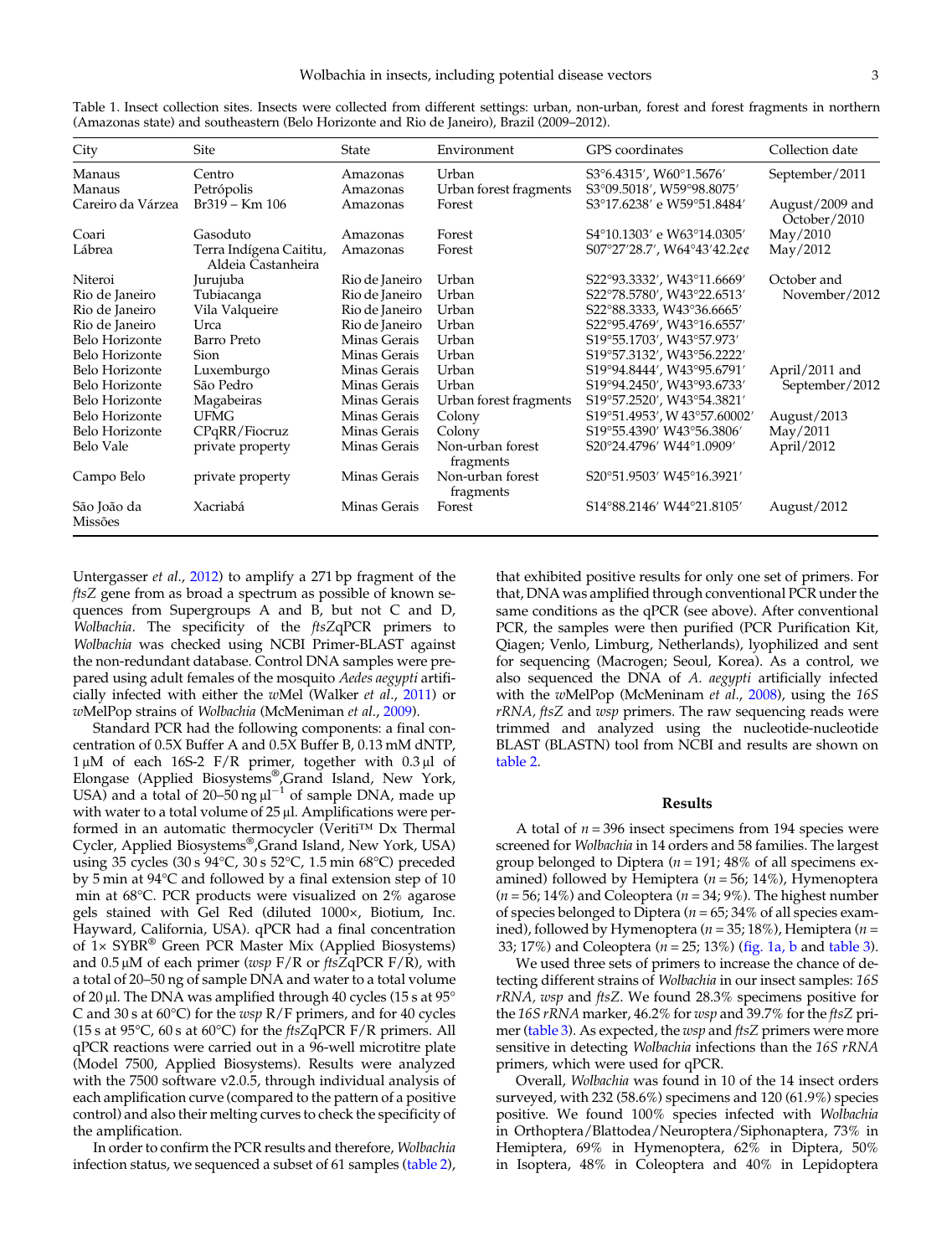| Order                    | Family/order/species                                    | Primer   | Sequenced<br>specimens    | Positive for<br>Wolbachia       | Max score | Query<br>cover $(\%)$ | E value                 | Ident (%) | Accession  |
|--------------------------|---------------------------------------------------------|----------|---------------------------|---------------------------------|-----------|-----------------------|-------------------------|-----------|------------|
| Hymenoptera              | Formicidae                                              | 16S rRNA | $\overline{2}$            | $\overline{2}$                  | 708       | 92                    | 0.0                     | 100       | IO726771.1 |
| Hymenoptera              | Vespidae                                                | 16S rRNA | $\mathbf{1}$              | $\mathbf{1}$                    | 675       | 56                    | 0.0                     | 99        | AB746405.1 |
| Diptera                  | Psychodidae and Phlebotominae                           | 16S rRNA | 5                         | $\overline{2}$                  | 682       | 55                    | 0.0                     | 99        | AB772263.1 |
|                          |                                                         | wsp      |                           |                                 | 148       | 27                    | $5.00\times10^{-32}$    | 89        | AY916133.1 |
| Diptera                  | Psicodidae Phebotominae                                 | FstZ     | $\mathbf{1}$              | $\mathbf{1}$                    | 350       | $\rm 48$              | $1.00{\times}10^{-92}$  | 98        | AY916134.1 |
|                          | Sciopemyia sordellii                                    |          |                           |                                 |           |                       |                         |           |            |
| Diptera                  | Psicodidae Phebotominae<br>Psychodopygus llanosmartinsi | FstZ     | $\mathbf{1}$              | $\mathbf{1}$                    | 392       | 53                    | $2.00\times10^{-105}$   | 98        | KI659910.1 |
| Diptera                  | Drosophilidae                                           | 16S rRNA | 7                         | $\boldsymbol{7}$                | 682       | 94                    | 0.0                     | 97        | KF250093.1 |
|                          |                                                         | FstZ     |                           |                                 | 412       | 49                    | $2.00\times10^{-111}$   | 99        | AY095164.1 |
|                          | Culicidae Culex quinquefasciatus                        | 16S rRNA | 6                         | 5                               | 665       | 89                    | 0.0                     | 99        | HG428761.1 |
| Diptera                  |                                                         |          |                           |                                 |           |                       |                         |           |            |
|                          |                                                         | FstZ     |                           |                                 | 379       | 46                    | $2.00\times10^{-101}$   | 98        | KJ659910.1 |
| Diptera                  | Culicidae/Culex sp.                                     | 16S rRNA | 3                         | 3                               | 462       | 94                    | $2.00\times10^{-126}$   | 88        | HG428761.1 |
|                          |                                                         | FstZ     |                           |                                 | 139       | 21                    | $3.00\times10^{-29}$    | 95        | JX296508.1 |
| Diptera                  | Culicidae/Mansonia titilans                             | FstZ     | $\overline{2}$            | $\overline{2}$                  | 409       | 88                    | $1.00{\times}10^{-110}$ | 100       | GU573908.1 |
| Diptera                  | Tachinidae                                              | 16S rRNA | $\mathbf{1}$              | $\mathbf{1}$                    | 460       | 92                    | $5.00\times10^{-126}$   | 89        | KF250093.1 |
| Diptera                  | Tipulidae                                               | FstZ     | $\mathbf{1}$              | $\mathbf{1}$                    | 333       | 41                    | $1.00{\times}10^{-87}$  | 99        | HG970644.1 |
| Diptera                  | Tabanidae                                               | FstZ     | $\mathbf{1}$              | $\mathbf{1}$                    | 195       | 24                    | $1.00\times10^{-45}$    | 88        | AY157007.1 |
| Diptera                  | Dolichopodidae                                          | wsp      | $\mathbf{1}$              | $\mathbf{1}$                    | 159       | 64                    | $1.00\times10^{-35}$    | 89        | U83105.1   |
| Coleoptera               | Anobiidae                                               | 16S rRNA | $\ensuremath{\mathsf{3}}$ | 3                               | 728       | 97                    | 0.0                     | 99        | CP003883.1 |
| Isoptera                 | Rhinotermitidae                                         | 16S rRNA | 9                         | 8                               | 616       | 92                    | $9.00\times10^{-179}$   | 96        | AB632591.1 |
|                          |                                                         |          |                           |                                 | 259       | 51                    | $1.00\times10^{-65}$    | 97        | AJ833931.1 |
|                          |                                                         | wsp      |                           |                                 |           |                       |                         |           |            |
| Hemiptera                | Pirrhocoridae                                           | 16S rRNA | $\mathbf{1}$              | $\mathbf{1}$                    | 555       | 95                    | $2.00\times10^{-154}$   | 92        | KF250093.1 |
| Hemiptera<br>Heteroptera | Rhopalidae                                              | 16S rRNA | $\overline{2}$            | $\overline{2}$                  | 339       | 92                    | $3.00\times10^{-89}$    | 83        | EU914940.1 |
| Hemiptera                | Cicadellidae                                            | Wsp      | $\mathbf{1}$              | $\mathbf{1}$                    | 265       | 36                    | $5.00\times10^{-67}$    | 98        | KC137230.1 |
| Achenorrhyncha           |                                                         |          |                           |                                 |           |                       |                         |           |            |
| Hemiptera                | Coreidae                                                | wsp      | $\mathbf{1}$              | $\mathbf{1}$                    | 241       | 31                    | $8.00\times10^{-60}$    | 99        | KJ648498.1 |
| Auchenorrhyncha          |                                                         |          |                           |                                 |           |                       |                         |           |            |
|                          | Reduviidae Triatoma infestans                           | FstZ     | $\overline{2}$            | $\mathbf{0}$                    |           |                       |                         |           |            |
| Hemiptera                |                                                         |          |                           |                                 |           |                       |                         |           |            |
|                          |                                                         | Wsp      |                           |                                 |           |                       |                         |           |            |
| Hemiptera                | Reduviidae Rhodnius prolixus                            | FstZ     | $\mathbf{1}$              | $\boldsymbol{0}$                |           |                       |                         |           |            |
|                          |                                                         | wsp      |                           |                                 |           |                       |                         |           |            |
| Hemiptera                | Reduviidae Triatoma                                     | FstZ     | $\overline{2}$            | $\boldsymbol{0}$                |           |                       |                         |           |            |
|                          | brasiliensis                                            | wsp      |                           |                                 |           |                       |                         |           |            |
| Hemiptera                | Reduviidae Panstrongylus                                | FstZ     | 4                         | $\overline{0}$                  |           |                       |                         |           |            |
|                          | megistus                                                | Wsp      |                           |                                 |           |                       |                         |           |            |
| Hemiptera                | Berytidae                                               | wsp      | 1                         | $\mathbf{1}$                    | 248       | 17                    | $1.00 \times 10^{-61}$  | 97        | KC161952.1 |
| Hemiptera                |                                                         | wsp      | $\mathbf{1}$              | $\mathbf{1}$                    | 189       | 36                    | $3.00\times10^{-44}$    | 90        | KF036313.1 |
|                          | Chrisopidae                                             | FstZ     | 1                         | $\Omega$                        |           |                       |                         |           |            |
| Neuroptera               |                                                         |          |                           |                                 |           |                       |                         |           |            |
| Total                    |                                                         |          | 61 samples                | 46 positive<br>for<br>Wolbachia |           |                       |                         |           |            |

<span id="page-3-0"></span>Table 2. Sequenced insect samples. Insects samples were sequenced for Wolbachia using wsp, 16S rRNA and fstZ primers.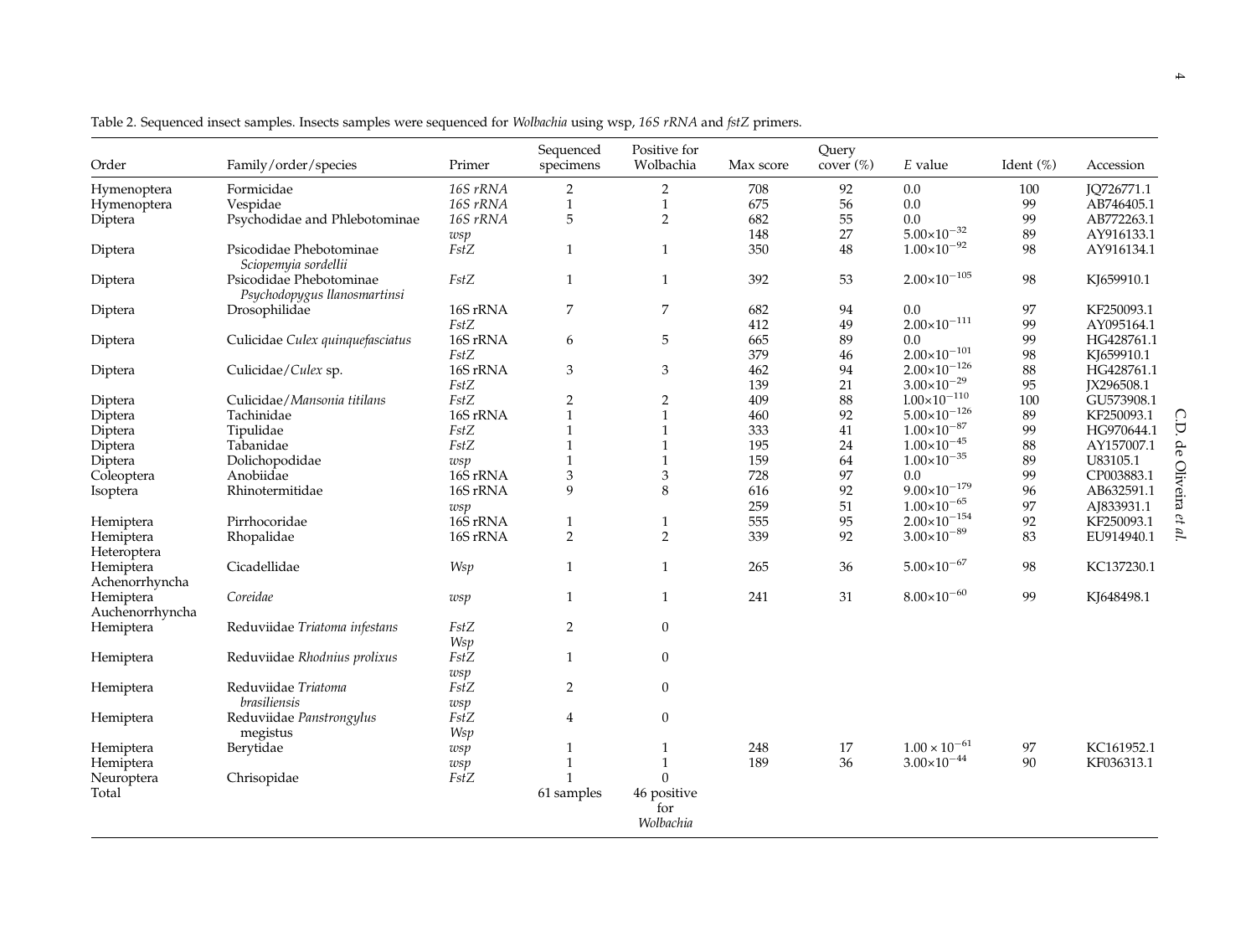<span id="page-4-0"></span>

Fig. 1. Diversity and abundance of insects collected, and the proportion of species infected with Wolbachia in each order. In figures C–I: infected (dark grey) and uninfected (light grey) with Wolbachia.

(fig. 1c–i). Wolbachia was not detected in four insect orders: Odonata, Psocoptera, Diplura or Thysanura. This probably reflects the small sample sizes for these insect groups, rather than the absence of Wolbachia, as previous studies have found Wolbachia in the Odonata and Psocoptera (Thipaksorn et al., [2003](#page-10-0); Dong et al., [2006\)](#page-8-0). Wolbachia were present in 46 families from the 10 PCR-positive orders screened. Orders with the largest number of families infected with Wolbachia were Hemiptera ( $n = 12$ ; 20.7%), Diptera (12; 21%) and Coleoptera (7; 12.1%) ([table 3](#page-5-0)).

Within Diptera (families Culicidae and Psychodidae) and Hemiptera (Reduviidae), which include several human disease vectors species, we screened 41 species and 19 were posi-tive for Wolbachia [\(table 3](#page-5-0)). In Culicidae, we found Wolbachia in four species and two genera. Positive results for Culex quinquefasciatus Say, 1823 and Aedes albopictus (Skuse, 1894) and Culex sp. were expected as their infectious status is widely reported. However, for Mansonia titillans (Walker, [1848\)](#page-10-0), Psorophora cingulata (Fabricius, 1805) and Limatus sp. this is first report of Wolbachia. In Psychodidae, we report here for the first time the presence of Wolbachia in four phlebotomine species: Psychodopygus llanosmartinsi (Fraiha & Ward, 1980), Sciopemyia sordellii (Shannon & Del Ponte, 1927), Psychodopygus davisi (Root, 1934), Trichophoromyia flochi (Abonnenc & Chassignet, 1948), and two genera whose species have not been identified: Evandromyia sp. and Psychodopygus sp. In Reduviidae we did not find Wolbachia in any of screened species of triatominae: Triatoma infestans (Klug, 1934), Panstrongylus megistus (Klug, 1934), Triatoma brasiliensis Neiva, 1911 and Rhodnius prolixus Stål, 1859. These species are exclusively hematophagous, and have been reported with their association with Chagas disease transmission [\(table 4\)](#page-6-0).

Sequencing a subset of samples allowed us to confirm the majority of samples that showed positivity with the PCR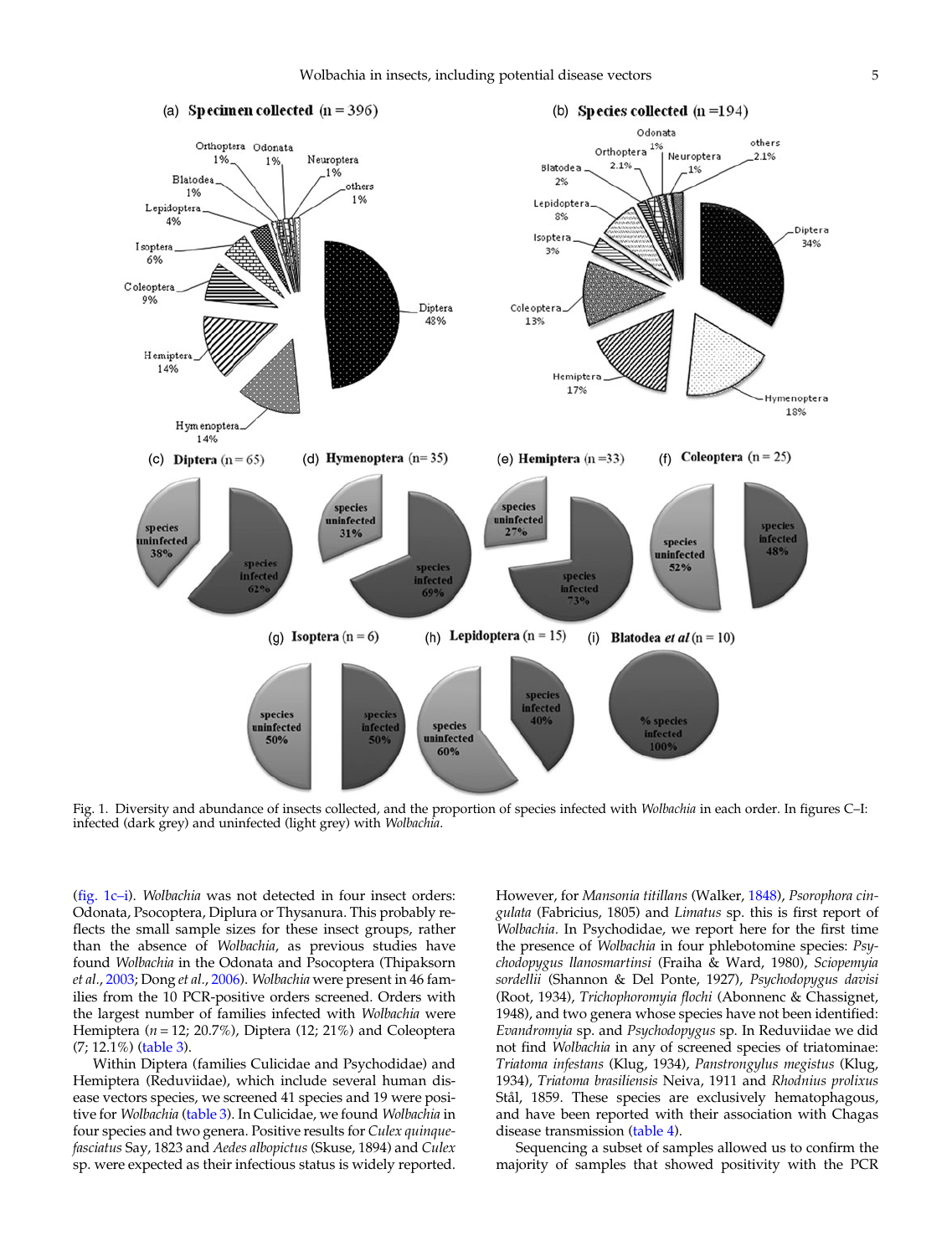<span id="page-5-0"></span>

| Table 3. Number of insects collected and infected with <i>Wolbachia.</i> Insects were screened for Wolbachia using $wsp$ , 165 rRNA and fstZ primers. |  |  |
|-------------------------------------------------------------------------------------------------------------------------------------------------------|--|--|
|-------------------------------------------------------------------------------------------------------------------------------------------------------|--|--|

| Order                 | Family                      | Number<br>of specimens<br>collected | Number of<br>infected<br>specimens | Number of<br>species<br>collected | Number of<br>infected<br>species | <b>16S</b><br>rRNA                   | wsp                              | fstZ                                 |
|-----------------------|-----------------------------|-------------------------------------|------------------------------------|-----------------------------------|----------------------------------|--------------------------------------|----------------------------------|--------------------------------------|
| Diptera               | Drosophilidae               | 20                                  | 18                                 | $\overline{4}$                    | 3                                | 13                                   | 17                               | 18                                   |
|                       | Chironomidae                | 9                                   | 4                                  | 7                                 | 4                                | 1                                    | 3                                | $\mathbf{1}$                         |
|                       | Cecidomyiidae               | 5                                   | $\mathbf{1}$                       | $\mathbf{1}$                      | $\mathbf{1}$                     | $\boldsymbol{0}$                     | 1                                | $\boldsymbol{0}$                     |
|                       | Tachinidae                  | $\overline{2}$                      | $\mathbf{1}$                       | $\overline{2}$                    | $\mathbf{1}$                     | $\mathbf{1}$                         | 1                                | $\mathbf{1}$                         |
|                       | Calliphoridae               | 6                                   | 5                                  | 4                                 | $\overline{4}$                   | $\overline{2}$                       | $\boldsymbol{4}$                 | $\overline{2}$                       |
|                       | Culicidae                   | 70                                  | 65                                 | 13                                | 6                                | 52                                   | 55                               | 61                                   |
|                       | Tabanidae                   | $\mathfrak z$                       | $\overline{2}$                     | $\overline{2}$                    | $\overline{2}$                   | $\mathbf{1}$                         | $\mathbf{1}$                     | $\mathbf{1}$                         |
|                       | Psychodidae<br>Anthomyiidae | 66<br>1                             | 26<br>$\boldsymbol{0}$             | 24<br>$\mathbf{1}$                | 13<br>$\boldsymbol{0}$           | 5<br>$\boldsymbol{0}$                | 19<br>$\mathbf{0}$               | 13<br>$\boldsymbol{0}$               |
|                       | Muscidae                    | $\mathbf{1}$                        | $\mathbf{1}$                       | $\mathbf{1}$                      | $\mathbf{1}$                     | $\mathbf{0}$                         | $\mathbf{1}$                     | $\mathbf{1}$                         |
|                       | Tipulidae                   | $\overline{2}$                      | $\mathbf{1}$                       | $\overline{2}$                    | $\mathbf{1}$                     | $\boldsymbol{0}$                     | $\mathbf{0}$                     | $\mathbf{1}$                         |
|                       | Dolichopodidae              | $\mathbf{1}$                        | 1                                  | $\mathbf{1}$                      | $\mathbf{1}$                     | $\mathbf{0}$                         | $\mathbf{1}$                     | $\boldsymbol{0}$                     |
|                       | Sarcophagidae               | $\mathbf{1}$                        | $\mathbf{1}$                       | $\mathbf{1}$                      | $\mathbf{1}$                     | $\boldsymbol{0}$                     | $\mathbf{1}$                     | $\mathbf{1}$                         |
|                       | Unidentified                | $\overline{4}$                      | $\overline{4}$                     | $\overline{2}$                    | $\overline{2}$                   | $\boldsymbol{0}$                     | 3                                | 3                                    |
|                       | Total                       | 191                                 | 130                                | 65                                | $40\,$                           | 75                                   | 107                              | 103                                  |
| Hymenoptera           | Apidae                      | 20                                  | 5<br>12                            | 8                                 | $\overline{4}$                   | $\overline{2}$                       | 3                                | $\boldsymbol{0}$                     |
|                       | Formicidae<br>Vespidae      | 21<br>9                             | 7                                  | 13<br>9                           | 9<br>7                           | $\mathbf 5$<br>$\overline{2}$        | 9<br>5                           | $\,8\,$<br>$\overline{2}$            |
|                       | Braconidae                  | $\mathbf{1}$                        | $\mathbf{1}$                       | $\mathbf{1}$                      | $\mathbf{1}$                     | $\boldsymbol{0}$                     | $\mathbf{1}$                     | $\boldsymbol{0}$                     |
|                       | Pompilidae                  | 1                                   | $\mathbf{1}$                       | $\mathbf{1}$                      | $\mathbf{1}$                     | $\boldsymbol{0}$                     | $\mathbf{1}$                     | $\mathbf{1}$                         |
|                       | Unidentified                | $\overline{4}$                      | $\overline{2}$                     | 3                                 | $\overline{2}$                   | $\boldsymbol{0}$                     | $\overline{2}$                   | $\sqrt{2}$                           |
|                       | Total                       | 56                                  | 28                                 | 35                                | 24                               | 9                                    | 21                               | 13                                   |
| Hemiptera/            | Psyllidae                   | 4                                   | $\overline{4}$                     | $\overline{2}$                    | $\overline{2}$                   | 1                                    | $\overline{4}$                   | $\overline{2}$                       |
| Stemorrhyncha         | Aphididae                   | $\mathbf{1}$                        | $\mathbf{1}$                       | $\mathbf{1}$                      | $\mathbf{1}$                     | 0                                    | $\mathbf{1}$                     | $\mathbf{1}$                         |
|                       | Gerridae                    | 4                                   | $\overline{4}$                     | 4                                 | $\overline{4}$                   | 1                                    | $\overline{4}$                   | $\mathbf{1}$                         |
|                       | Corixidae<br>Reduviidae     | $\mathbf{1}$<br>20                  | 1<br>$\boldsymbol{0}$              | $\mathbf{1}$                      | $\mathbf{1}$<br>$\boldsymbol{0}$ | 0                                    | $\mathbf{1}$<br>14               | $\mathbf{1}$<br>3                    |
|                       | Cydnidae                    | $\mathbf{1}$                        | $\mathbf{1}$                       | 4<br>$\mathbf{1}$                 | $\mathbf{1}$                     | 1<br>$\mathbf{0}$                    | $\mathbf{1}$                     | $\mathbf{1}$                         |
| Hemiptera/Heteroptera | Berytidae                   | $\overline{2}$                      | $\overline{2}$                     | $\overline{c}$                    | $\overline{2}$                   | $\mathbf{1}$                         | $\overline{2}$                   | $\mathbf{1}$                         |
|                       | Pyrrhocoridae               | 4                                   | $\overline{4}$                     | 4                                 | 4                                | $\overline{2}$                       | 3                                | 3                                    |
|                       | Rhopalidae                  | 5                                   | $\overline{4}$                     | $\overline{2}$                    | $\overline{2}$                   | $\overline{2}$                       | $\overline{4}$                   | $\overline{\mathbf{4}}$              |
|                       | Pentatomidae                | 1                                   | 1                                  | $\mathbf{1}$                      | $\mathbf{1}$                     | $\boldsymbol{0}$                     | $\mathbf{1}$                     | $\boldsymbol{0}$                     |
|                       | Coreidae                    | $\mathbf{1}$                        | $\mathbf{1}$                       | $\mathbf{1}$                      | $\mathbf{1}$                     | $\boldsymbol{0}$                     | $\mathbf{1}$                     | $\boldsymbol{0}$                     |
|                       | Cicadellidae                | 7                                   | 4                                  | 6                                 | 3                                | 1                                    | 3                                | $\sqrt{2}$                           |
| Hemiptera/            | Cixiidae                    | $\overline{2}$                      | $\overline{c}$                     | $\mathbf{1}$                      | $\mathbf{1}$                     | $\mathbf{1}$                         | $\overline{2}$                   | $\sqrt{2}$                           |
| Auchenorrhyncha       | Cicadidae<br>Unidentified   | $\mathbf{1}$<br>$\overline{2}$      | $\boldsymbol{0}$<br>$\mathbf{1}$   | $\mathbf{1}$<br>$\overline{2}$    | $\boldsymbol{0}$<br>$\mathbf{1}$ | $\boldsymbol{0}$<br>$\boldsymbol{0}$ | $\mathbf{0}$<br>$\mathbf{1}$     | $\boldsymbol{0}$<br>$\boldsymbol{0}$ |
| Hemiptera             | Total                       | 56                                  | 30                                 | 33                                | 24                               | 11                                   | 23                               | 17                                   |
| Coleoptera            | Cantharidae                 | 3                                   | $\mathbf{1}$                       | $\mathbf{1}$                      | $\mathbf{1}$                     | $\boldsymbol{0}$                     | 1                                | $\boldsymbol{0}$                     |
|                       | Chrysomelidae               | 9                                   | 3                                  | 9                                 | 3                                | $\overline{2}$                       | $\mathbf{0}$                     | $\overline{2}$                       |
|                       | Curculionidae               | 6                                   | 5                                  | 3                                 | $\overline{2}$                   | $\boldsymbol{0}$                     | 5                                | $\overline{4}$                       |
|                       | Tenebrionidae               | $\mathbf{1}$                        | $\boldsymbol{0}$                   | $\mathbf{1}$                      | $\boldsymbol{0}$                 | $\mathbf{0}$                         | $\boldsymbol{0}$                 | $\boldsymbol{0}$                     |
|                       | Scarabaeidae                | $\mathbf{1}$                        | $\boldsymbol{0}$                   | $\mathbf{1}$                      | $\boldsymbol{0}$                 | $\mathbf{0}$                         | $\boldsymbol{0}$                 | $\boldsymbol{0}$                     |
|                       | Passalidae                  | $\mathbf{1}$                        | $\boldsymbol{0}$                   | $\mathbf{1}$                      | $\mathbf{0}$                     | $\mathbf{0}$                         | $\boldsymbol{0}$                 | $\boldsymbol{0}$                     |
|                       | Haliplidae<br>Nitidulidae   | $\mathbf{1}$<br>$\mathbf 1$         | $\mathbf{1}$<br>$\Omega$           | $\mathbf{1}$<br>1                 | $\mathbf{1}$<br>$\theta$         | $\boldsymbol{0}$<br>$\Omega$         | $\mathbf{1}$<br>$\Omega$         | $\mathbf{1}$<br>$\theta$             |
|                       | Cerambycidae                | $\mathbf 1$                         | $\mathbf{1}$                       | $\mathbf 1$                       | $\mathbf{1}$                     | $\boldsymbol{0}$                     | $\mathbf{1}$                     | $\boldsymbol{0}$                     |
|                       | Anobiidae                   | 5                                   | 4                                  | $\mathbf{1}$                      | $\mathbf{1}$                     | 3                                    | 4                                | $\overline{4}$                       |
|                       | Brentidae                   | $\mathbf{1}$                        | $\mathbf{1}$                       | $\mathbf{1}$                      | $\mathbf{1}$                     | $\boldsymbol{0}$                     | $\mathbf{1}$                     | $\boldsymbol{0}$                     |
|                       | Unidentified                | 4                                   | 3                                  | 4                                 | $\overline{2}$                   | 1                                    | 3                                | $\mathbf{1}$                         |
|                       | Total                       | 34                                  | 19                                 | 25                                | 12                               | 6                                    | 16                               | 12                                   |
| Odonata               | Libellulidae                | $\overline{2}$                      | $\boldsymbol{0}$                   | $\mathbf{1}$                      | $\boldsymbol{0}$                 | 0                                    | $\mathbf{0}$                     | $\boldsymbol{0}$                     |
|                       | Coenagrionidae              | $\sqrt{2}$                          | $\boldsymbol{0}$                   | $\mathbf{1}$                      | $\boldsymbol{0}$                 | 0                                    | $\boldsymbol{0}$                 | $\boldsymbol{0}$                     |
|                       | Total<br>Acrididae          | 4<br>1                              | $\boldsymbol{0}$<br>$\mathbf{1}$   | $\overline{c}$<br>$\mathbf{1}$    | $\boldsymbol{0}$<br>$\mathbf{1}$ | 0<br>1                               | $\boldsymbol{0}$<br>$\mathbf{0}$ | $\boldsymbol{0}$<br>$\boldsymbol{0}$ |
| Orthoptera            | Anostostomatidae            | 1                                   | 1                                  | $\mathbf{1}$                      | $\mathbf{1}$                     | 1                                    | $\mathbf{1}$                     | $\mathbf{1}$                         |
|                       | Tettigoniidae               | $\mathbf{1}$                        | $\mathbf{1}$                       | $\mathbf{1}$                      | $\mathbf{1}$                     | $\boldsymbol{0}$                     | $\mathbf{1}$                     | $\mathbf{1}$                         |
|                       | Unidentified                | $\mathbf{1}$                        | 1                                  | $\mathbf{1}$                      | $\mathbf{1}$                     | 0                                    | $\mathbf{1}$                     | $\mathbf{1}$                         |
|                       | Total                       | 4                                   | $\overline{4}$                     | 4                                 | 4                                | $\overline{2}$                       | 3                                | 3                                    |
| Lepidoptera           | Sphingidae                  | $\mathbf{1}$                        | $\boldsymbol{0}$                   | $\mathbf{1}$                      | $\boldsymbol{0}$                 | 0                                    | $\boldsymbol{0}$                 | $\boldsymbol{0}$                     |
|                       | Nymphalidae                 | $\overline{2}$                      | $\mathbf{1}$                       | $\overline{2}$                    | $\mathbf{1}$                     | $\boldsymbol{0}$                     | $\mathbf{1}$                     | $\boldsymbol{0}$                     |
|                       | Unidentified                | 13                                  | 5                                  | 12                                | 5                                | 1                                    | 4                                | 3                                    |
|                       | Total                       | 16                                  | 6                                  | 15                                | 6                                | $\mathbf{1}$                         | 5                                | 3                                    |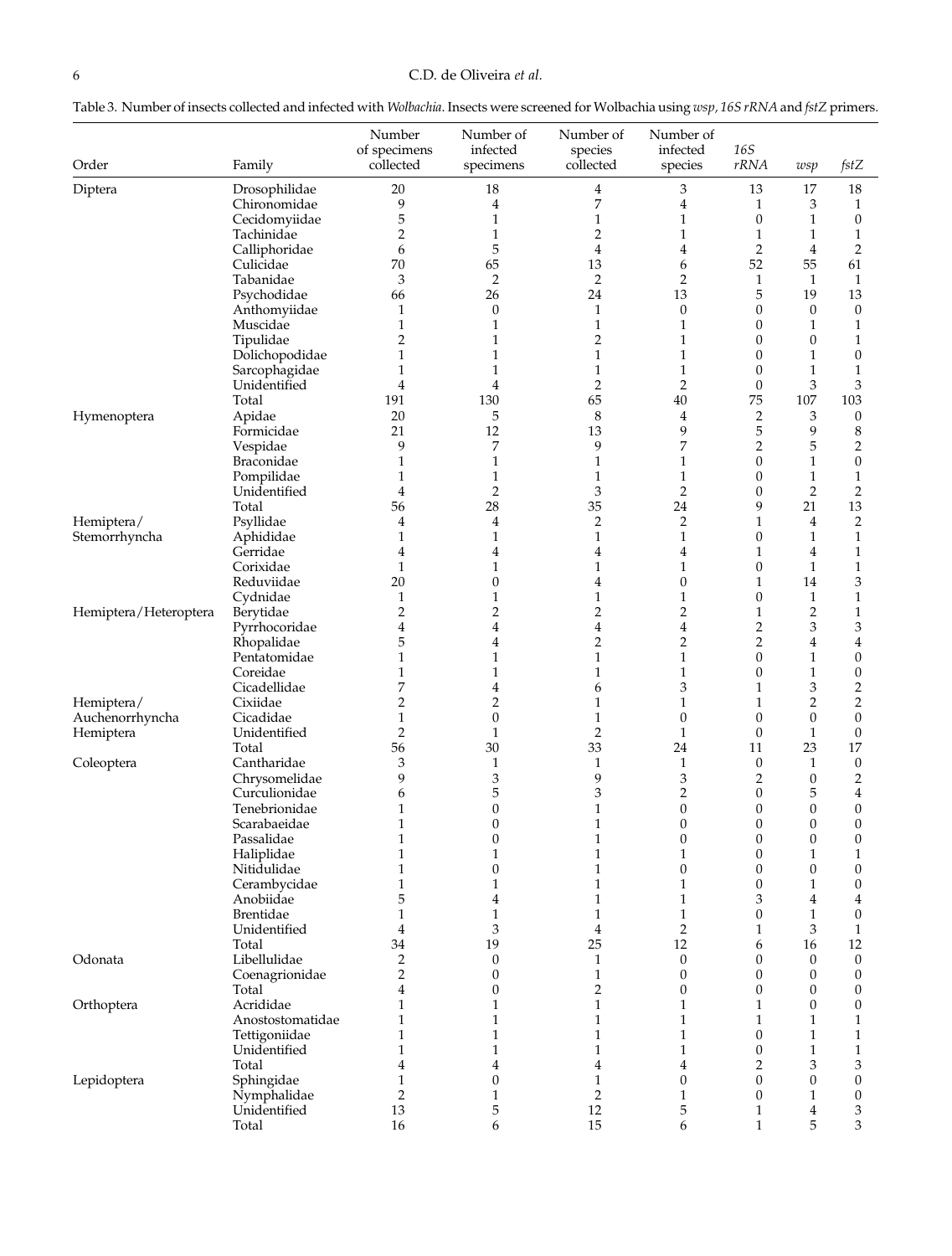## <span id="page-6-0"></span>Table 3. (Cont.)

| Order        | Family          | Number<br>of specimens<br>collected | Number of<br>infected<br>specimens | Number of<br>species<br>collected | Number of<br>infected<br>species | 16S<br>rRNA | wsp  | fstZ  |
|--------------|-----------------|-------------------------------------|------------------------------------|-----------------------------------|----------------------------------|-------------|------|-------|
| Blatodea     | Blaberidae      |                                     |                                    |                                   |                                  |             |      |       |
|              | Blattidae       |                                     |                                    |                                   |                                  |             |      |       |
|              | Total           |                                     |                                    |                                   |                                  |             |      |       |
| Diplura      | Parajapygidae   |                                     |                                    |                                   |                                  |             |      |       |
| Siphonaptera | Pulicidae       |                                     |                                    |                                   |                                  |             |      |       |
| Thysanura    | Lepismatidae    |                                     |                                    |                                   |                                  |             |      |       |
| Neuroptera   | Chrysopidae     |                                     |                                    |                                   |                                  |             |      |       |
| Psocoptera   | Psocidae        |                                     |                                    |                                   |                                  |             |      |       |
| Isoptera     | Rhinotermitidae | 23                                  | 10                                 |                                   |                                  |             |      |       |
| Total        |                 | 396                                 | 232                                | 194                               | 120                              | 112         | 183  | 156   |
| $\%$         |                 |                                     | 58.6                               |                                   | 61.9                             | 28.3        | 46.2 | 39.39 |

Table 4. Species and genus of hemipterans, Culicidae and phlebotomines collected and screened for Wolbachia. Hemipterans from colony, Culicidae from several localities, and phlebotomines from colony and Amazon.

| Species                                           | Family      | Number<br>collected | Number infected<br>with Wolbachia | wsp | 16S rRNA | fstZ |
|---------------------------------------------------|-------------|---------------------|-----------------------------------|-----|----------|------|
| Triatoma infestans <sup>1,2</sup>                 | Triatominae |                     |                                   |     |          |      |
| Triatoma brasiliensis <sup>1,2</sup>              | Triatominae |                     |                                   |     |          |      |
| Rhodniusprolixus <sup>1</sup> , <sup>2</sup>      | Triatominae |                     |                                   |     |          |      |
| Panstrongylus megistus <sup>1,2</sup>             | Triatominae |                     |                                   |     |          |      |
| Anopheles darlingi <sup>2</sup>                   | Culicidae   |                     |                                   |     |          |      |
| Anopheles sp.                                     | Culicidae   |                     |                                   |     |          |      |
| Urotaenia sp.                                     | Culicidae   |                     |                                   |     |          |      |
| Culex quinquefasciatus <sup>2</sup>               | Culicidae   |                     |                                   |     |          |      |
| Culex spp.                                        | Culicidae   | 31                  | 31                                | 29  | 27       | 30   |
| Mansonia titilans                                 | Culicidae   |                     |                                   |     |          |      |
| Limatus sp.                                       | Culicidae   |                     |                                   |     |          |      |
| Psorophora cingulata                              | Culicidae   |                     |                                   |     |          |      |
| Aedes albopictus <sup>2</sup>                     | Culicidae   | 19                  |                                   | 16  | 16       | 17   |
| Trichophoromyia ubiquitalis                       | Psychodidae |                     |                                   |     |          |      |
| Trichophoromyia flochi                            | Psychodidae |                     |                                   |     |          |      |
| Psychodopygus claustrei <sup>2</sup>              | Psychodidae |                     |                                   |     |          |      |
| Psychodopygus davisi <sup>2</sup>                 | Psychodidae |                     |                                   |     |          |      |
| Psychodopygus serie chagasi <sup>2</sup>          | Psychodidae |                     |                                   |     |          |      |
| Psychodopygus llanosmartinsi <sup>2</sup>         | Psychodidae |                     |                                   |     |          |      |
| Psychodopygus sp.                                 | Psychodidae |                     |                                   |     |          |      |
| Evandromyia begonae                               | Psychodidae |                     |                                   |     |          |      |
| Evandromyia sp.                                   | Psychodidae |                     |                                   |     |          |      |
| Nyssomyia richardwardi                            | Psychodidae |                     |                                   |     |          |      |
| Nyssomyia antunesi                                | Psychodidae |                     |                                   |     |          |      |
| Nyssomyia sp.                                     | Psychodidae |                     |                                   |     |          |      |
| Psathyromyia aragaoi                              | Psychodidae |                     |                                   |     |          |      |
| Sciopemyia sordellii                              | Psychodidae |                     |                                   |     |          |      |
| Lutzomyia longipalpis <sup>2</sup> , <sup>3</sup> | Psychodidae |                     |                                   |     |          |      |
| Deanemyia maruaga                                 | Psychodidae |                     |                                   |     |          |      |

1 Specimens from CPqRR/Fiocruz colony.

<sup>2</sup>Species vectors of disease.

3 Specimens from UFMG (Minas Gerais) colony.

analysis. From a total of 61 DNA samples, 46 returned se-quences belonging to Wolbachia [\(table 2\)](#page-3-0).

# Discussion

We studied the incidence of Wolbachia in insects collected from northern and southern parts of Brazil. Most of the insects collected belong to Coleoptera, Diptera, Hemiptera and Hymenoptera. Although we used light and  $CO<sub>2</sub>$  traps, as well as manual sampling to collect insects near or within urban areas, targeting a great diversity of insect groups, most of the insects sampled were Diptera, Heteroptera, Hymenoptera and Coleoptera. This is because these orders are large and well-diversified, making it easier to collect representatives in different habitats. The higher prevalence of Wolbachia in Diptera was expected, since many species in this order have previously been reported to be infected with the endosymbiont, and we collected more specimens and species from this order, so that we would be more likely to detect rare infections (Duron et al., [2008](#page-8-0); Hilgenboecker et al., [2008](#page-9-0);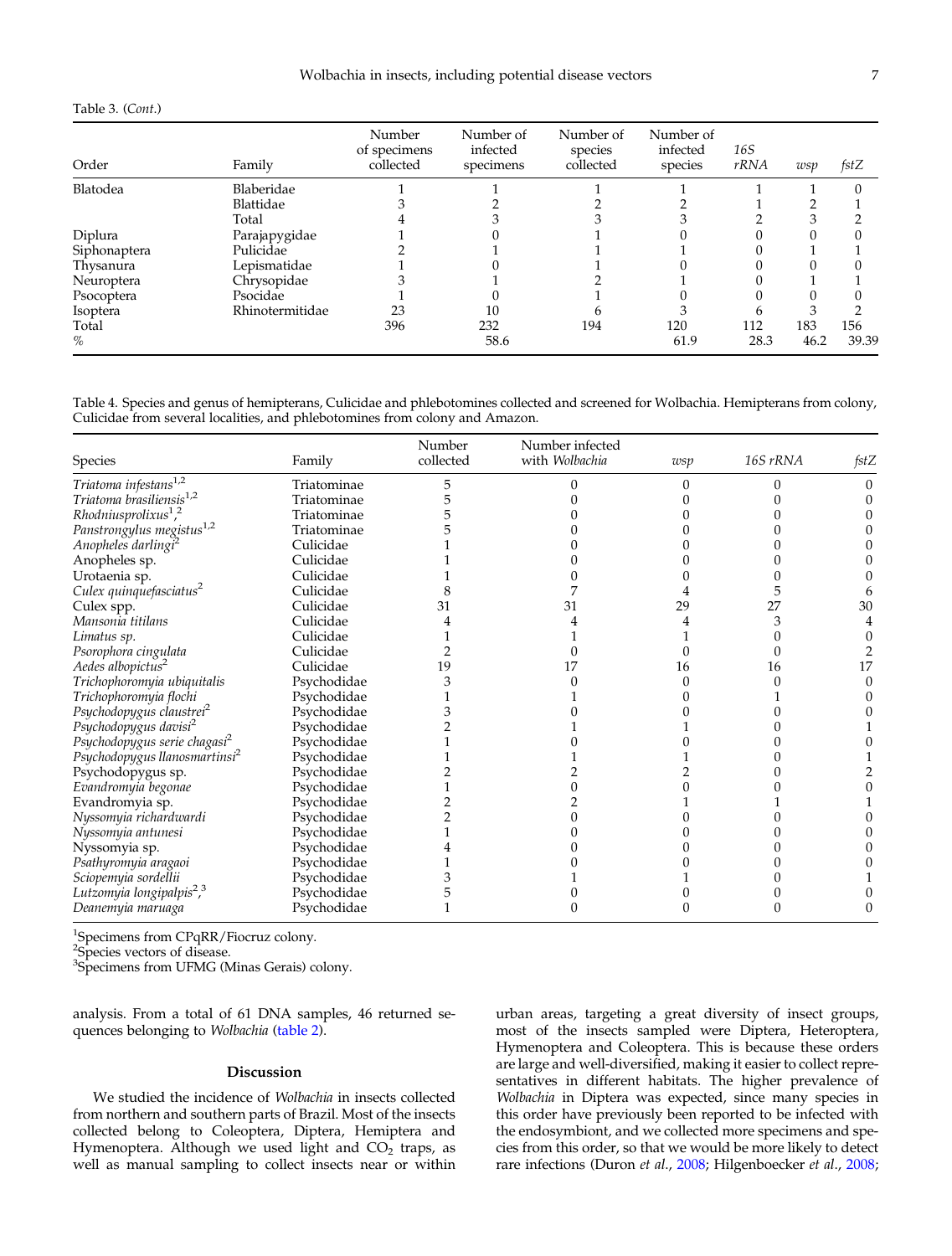Zug & Hammerstein, [2012\)](#page-10-0). In dipteran insects, especially mosquitoes (Hertig & Wolbach, [1924](#page-9-0)) and drosophilids, Wolbachia is commonly found (Boyle et al., [1993](#page-8-0); Braig et al., [1994](#page-8-0)). Furthermore, many other insect groups are known to carry Wolbachia: e.g., leafhoppers, thrips and whiteflies (Nirgianaki et al., [2003](#page-9-0)), termites (Bandi et al., [1997;](#page-8-0) Lo et al., [2002](#page-9-0); Bordenstein & Rosengaus, [2005\)](#page-8-0), beetles (Werren & Windsor, [2000](#page-10-0); Nirgianaki et al., [2003](#page-9-0)), odonates (dragonflies and damselflies) (Thipaksorn et al., [2003](#page-10-0)) and crickets (Kamoda et al., [2000](#page-9-0)). Although in our collections, Hemiptera and Hymenoptera had fewer species and specimens collected compared to Diptera, Wolbachia had a higher incidence.

Heteroptera, known as true bugs, is one of the most diverse groups of insects with incomplete metamorphosis. Wolbachia infection was previously reported in this group (Kikuchi & Fukatsu, [2003\)](#page-9-0) and here we observed a 28.6% frequency of infection distributed in eight different families (Gerridae, Corixidae, Cydnidae, Berytidae, Pyrrhocoridae, Rhopalidae, Pentatomidae and Coreidae), six of them previously reported by Kikuchi & Fukatsu ([2003\)](#page-9-0). In many groups of Heteroptera, the removal of the endosymbionts can result in stunted growth and/or mortality of the nymphs, suggesting a major role for Wolbachia in this host association (Fukatsu & Hosokawa, [2002\)](#page-9-0).

Wolbachia also influence reproductive patterns in social Hymenoptera. Studies on ants in Indonesia showed that Wolbachia was common, with 50% of the species infected (Wenseleers *et al.*, [1998\)](#page-10-0). In our study, from 13 species of ants screened, nine were infected with Wolbachia, representing an incidence of infection greater than 69%. Wolbachia infection has been reported to cause parthenogenesis in some families of Coleoptera (Werren et al., [1995](#page-10-0)a; Rodriguero et al., [2010\)](#page-10-0). Furthermore, evidence of horizontal transfer of Wolbachia was also found in Curculionidae, Chrysomelidae and Tenebrionidae (Rodriguero et al., [2010\)](#page-10-0). We collected 19 species of beetles from these and others families. Wolbachia was present in 12 species: Cantharidae ( $n = 1$ ), Chrysomelidae ( $n =$ 3), Curculionidae ( $n = 2$ ), Haliplidae ( $n = 1$ ), Cerambicidae ( $n = 1$ ) 1), Anobiidae ( $n = 1$ ), Brentidae ( $n = 1$ ) and two other species. Based on 16S rRNA and wsp sequence detection, Wolbachia had already been reported in siphonapteran hosts (Jeyaprakash & Hoy, [2000;](#page-9-0) Gorham et al., [2003;](#page-9-0) Dittmar & Whiting, [2004](#page-8-0)) and in this study we collected a flea [Ctenocephalides canis Curtis (Siphonaptera, Pulicidae)] from a domestic dog that was also positive for Wolbachia. According to Dittmar & Whiting ([2004\)](#page-8-0), the discovery of symbiotic bacteria in wild populations of Siphonaptera suggests a potentially widespread association with fleas. Although we collected only two specimens of the same species, one specimen was positive.

In the present study, the overall incidence of Wolbachia among species was similar to that reported by Hilgenboecker et al. [\(2008](#page-9-0)) who estimated that the percentage of infected Wolbachia species is approximately 66%, when rarely infected species are included. Most of the species that we screened were based on one or only a few individuals. Within each species from the same population, we found that 40 to 100% specimens were infected with Wolbachia (i.e., the intra-specific prevalence of Wolbachia varied from low to high frequency). This could be because the levels of infection within a host population may depend on the age of the endosymbiont–host association (i.e., whether there has been sufficient time for Wolbachia to invade the host population) and how Wolbachia manipulates the reproduction of their hosts (Hurst & Jiggins,  $2000$ ).

Wolbachia is naturally present in many genera of mosquitoes, including Aedes, Culex, Mansonia and Coquillettidia (Kittayapong et al., [2000;](#page-9-0) Ricci et al., [2002](#page-9-0); Dean & Dobson, [2004](#page-8-0)) and recently it has been reported in Anopheles gambiae (Baldini et al., [2014](#page-8-0)). Our survey also revealed the presence of Wolbachia in a number of other potential vectors of human pathogens. Wolbachia has previously been found in the gonads and salivary glands of Rhodnius pallescens Barber, 1932, which is considered the most important vector of Trypanosoma cruzi and Trypanosoma rangeli in the Neotropics (Espino et al., [2009](#page-8-0)), but the role of this endosymbiont in the relationship between the insect and parasite is not yet known. In Brazil, there are several kissing bug species, which are important vectors of Chagas disease, such as T. infestans, T. brasiliensis, R. prolixus and P. megistus (Costa & Lorenzo, [2009](#page-8-0)), but there are no reports about the presence of Wolbachia in these insects. Although the wsp marker detected Wolbachia in five specimens of P. megistus and T. brasiliensis, while the ftsZ primers detected the bacterium in two specimens of R. prolixus and one P. megis-tus, the infection was not confirmed by sequencing [\(table 2](#page-3-0)), as the blasted sequences had no hits to Wolbachia. It is important to emphasize that these particular samples were derived from the laboratory. Broader screening of field specimens should be envisaged, increasing the chance of Wolbachia detection.

Wolbachia has also been reported in the Phlebotominae (Diptera: Psychodidae) both in New (Ono et al., [2001](#page-9-0); Azpurua et al., [2010](#page-8-0)) and Old World species (Zhou et al., [1998](#page-10-0)). Phlebotomines are vectors of several viral, bacterial and protozoal diseases of humans and other animals, but there are few studies on the presence of Wolbachia in sand flies (Cui et al., [1999;](#page-8-0) Ono et al., [2001](#page-9-0); Benlarbi & Ready, [2003](#page-8-0); Matsumoto et al., [2008](#page-9-0); Azpurua et al., [2010](#page-8-0); de Sousa et al., [2013\)](#page-8-0) and about the biological relationship of the endosymbiont with the host (Kassem et al., [2003;](#page-9-0) Kassem & Osman [2007\)](#page-9-0). In Iran, a new strain of Wolbachia was recently found in Phlebotomus perfiliewi transcaucasicus Perfil'ev, 1937 (Parvizi et al., [2013\)](#page-9-0), increasing the list of phlebotomines known to be infected with this endosymbiont. Further studies should explore the potential for Wolbachia to be used as a biological control agent for Leishmania vectors. Here, we collected 21 sand fly species (20 wild species from Amazonas and one from a colony), and Wolbachia was found only in wild species. In six wild species, the bacterium was found using both wsp and ftsZ primers. Only in a single wild species of the genus Evandromyia was Wolbachia detected by all three markers.

### Conclusions

Due to the high diversity amongst different Wolbachia strains, it is difficult to detect a wide range of strains using one set of universal primers. Currently, new strains of Wolbachia in different host species have been found, mainly due to the use of a combination of primers to improve detec-tion of this bacterium (Lo et al., [2002\)](#page-9-0). Here, we used three different primer sets and two PCR methods to enhance the detection of Wolbachia in an extensive collection of insects. According to Simões et al. ([2011\)](#page-10-0), the 16S rRNA primers are sensitive to detect a broad-spectrum of Wolbachia. However, these primers do not detect all Wolbachia strains. It was clear in our results that the primers used for real-time qPCR (wsp and *ftsZ*) showed a higher number of positive samples than conventional PCR (using the 16S rRNA primer set), which can be explained by the higher sensitivity provided by qPCR.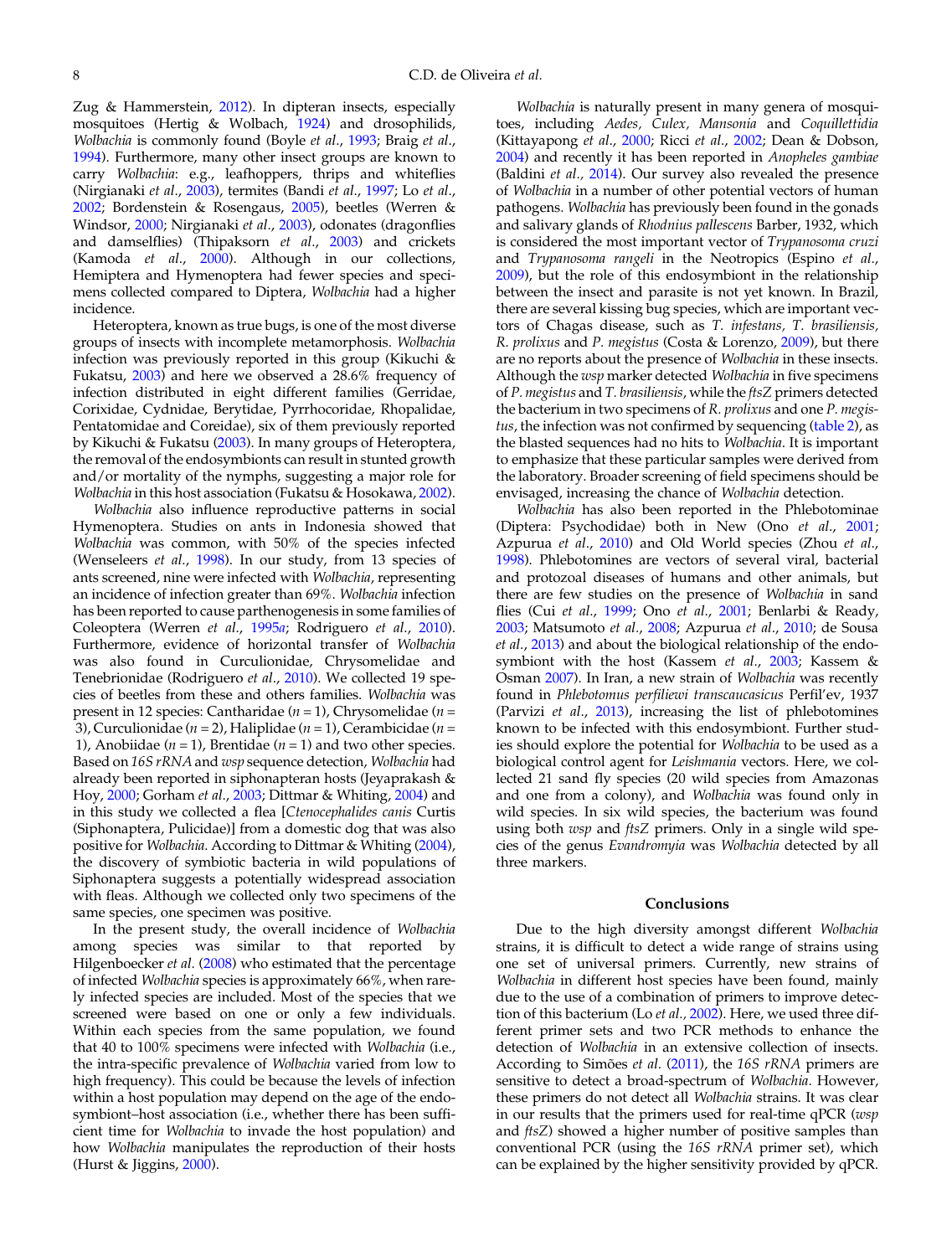<span id="page-8-0"></span>In summary, one should take into account the difficulty of designing primers covering all existing groups of Wolbachia, but on the other hand be cautious of using a single marker, such as wsp or ftsZ, as this could potentially underestimate Wolbachia prevalence in a given sample. Finally, we recommend the use of real-time qPCR because it is the most sensitive and fastest method to detect Wolbachia in a wide variety of arthropod samples.

## Acknowledgements

We would like to thank Wanderli Tadei, Alessandra Guarneri, Liléia Diotaiuti and Rafael Freitas for providing specimens and Edelberto Dias for lending us traps. Also, Taís Souza for helping with sequencing analysis. The authors thank the Program for Technological Development in Tools for Health-PDTIS-FIOCRUZ for using its facilities. Financial support was provided by INCT-EM, FAPEMIG and CNPq. LAM is a CNPq fellow.

## References

- Almerão, M.P., Fagundes, N.J.R., de Araújo, P.B., Verne, S., Grandjean, F., Bouchon, D. & Araújo, A.M. (2012) First record of Wolbachia in South American terrestrial isopods: prevalence and diversity in two species of Balloniscus (Crustacea, Oniscidea). Genetics and Molecular Biology 35, 980–989.
- Augustinos, A.A., Santos-Garcia, D., Dionyssopoulou, E., Moreira, M., Papapanagiotou, A., Scarvelakis, M., Doudoumis, V., Ramos, S., Aguiar, A.F., Borges, P.A., Khadem, M., Latorre, A., Tsiamis, G. & Bourtzis, K. (2011) Detection and characterization of Wolbachia infections in natural populations of aphids: is the hidden diversity fully unraveled? PLoS ONE 6, e28695.
- Azpurua, J., De La Cruz, D., Valderama, A. & Windsor, D. (2010) Lutzomyia sand fly diversity and rates of infection by Wolbachia and an exotic Leishmania species on Barro Colorado Island, Panama. PLoS Neglected Tropical Diseases 4, e627.
- Baldini, F., Segata, N., Pompon, J., Marcenac, P., Robert Shaw, W., Dabiré, R.K., Diabaté, A., Levashina, E.A. & Catteruccia, F. (2014). Evidence of natural Wolbachia infections in field populations of Anopheles gambiae. Nature Communications 5, 3985.
- Bandi, C., Sironi, M., Nalepa, C.A., Corona, S. & Sacchi, L. (1997) Phylogenetically distant intracellular symbionts in termites. Parassitologia 39, 71–75.
- Baton, L.A., Pacidônio, E.C., da Silva Gonçalves, D. & Moreira, **L.A.** (2013)  $w$ Flu: characterization and evaluation of a native Wolbachia from the mosquito Aedes fluviatilis as a potential vector control agent. PLoS ONE 8, e59619.
- Benlarbi, M. & Ready, P.D. (2003) Host-specific Wolbachia strains in widespread populations of Phlebotomus perniciosus and P. papatasi (Diptera: Psychodidae), and prospects for driving genes into these vectors of Leishmania. Bulletin of Entomological Research 93, 383–391.
- Bordenstein, S. & Rosengaus, R.B. (2005) Discovery of a novel Wolbachia super group in Isoptera. Current microbiology 51, 393–398.
- Boyle, L., O'Neill, S.L., Robertson, H.M. & Karr, T.L. (1993) Interspecific and intraspecific horizontal transfer of Wolbachia in Drosophila. Science 260, 1796–1799.
- Braig, H.R., Guzman, H., Tesh, R.B. & O'Neill, S.L. (1994) Replacement of the natural Wolbachia symbiont of Drosophila simulans with a mosquito counterpart. Nature 367, 453-455.
- Brucker, R.M. & Bordenstein, S.R. (2012) Speciation by symbiosis. Trends in Ecology and Evolution 27, 443–451.
- Casiraghi, M., Bordenstein, S.R., Baldo, L., Lo, N., Beninati, T., Wernegreen, J.J., Werren, J.H. & Bandi, C. (2005) Phylogeny of Wolbachia pipientis based on gltA, groEL and ftsZ gene sequences: clustering of arthropod and nematode symbionts in the F supergroup, and evidence for further diversity in the Wolbachia tree. Microbiology 151, 4015–4022.
- Consoli, R.A.G.B. & de Oliveira, R.L. (1994) Principais Mosquitos de Importância Sanitária no Brasil. p. 228. Rio de Janeiro, Fiocruz.
- Costa, J. & Lorenzo, M. (2009) Biology, diversity and strategies for the monitoring and control of triatomines – Chagas disease vectors. Memorias do Instituto Oswaldo Cruz 104, 46–51.
- Cui, L., Chang, S.H., Strickman, D. & Rowton, E. (1999) Frequency of Wolbachia infection in laboratory and field sand fly (Diptera: Psychodidae) populations. Journal of the American Mosquito Control Association 15, 571–572.
- de Albuquerque, A.L., Magalhães, T. & Ayres, C.F.J. (2011) High prevalence and lack of diversity of Wolbachia pipientis in Aedes albopictus populations from Northeast Brazil. Memorias Instituto Oswaldo Cruz 106, 773–776.
- de Almeida, F., Moura, A.S., Cardoso, A.F., Winter, C.E., Bijovsky, A.T. & Suesdek, L. (2011) Effects of Wolbachia on fitness of Culex quinquefasciatus (Diptera; Culicidae). Infection, Genetics and Evolution 11, 2138–2143.
- Dean, J.L. & Dobson, S.L. (2004) Characterization of Wolbachia infections and interspecific crosses of Aedes (Stegomyia) polynesiensis and Ae. (Stegomyia) riversi (Diptera: Culicidae). Journal of Medical Entomology 41, 894–900.
- de Sousa, K.B.A., da Silva, T.R.R., Alencar, R.B., Baton, L.A., Naveca, F.G. & Shimabukuro, P.H.F. (2013) 16S rRNA gene-based identification of microbiota associated with the parthenogenetic troglobiont sand fly Deanemyia maruaga (Diptera, Psychodidae) from central Amazon, Brazil. Brazilian Journal of Microbiology 44, 325–328.
- Dittmar, K. & Whiting, M.F. (2004) New Wolbachia endosymbionts from Nearctic and Neotropical fleas (Siphonaptera). Journal of Parasitology 90, 953–957.
- Dong, P., Wang, J-J. & Zhao, Z-M. (2006) Infection by Wolbachia bacteria and its influence on the reproduction of the stored-product psocid, Liposcelis tricolor. Journal of Insect Science 6, 1–7.
- Dumler, J.S., Barbet, A.F., Bekker, C.P.J., Dasch, G.A., Palmer, G. H., Ray, S.C., Rikihisa, Y. & Rurangirwa, F.R. (2001). Reorganization of genera in the families Rickettsiaceae and Anaplasmataceae in the order Rickettsiales: unification of some species of Ehrlichia with Anaplasma, Cowdria with Ehrlichia and Ehrlichia with Neorickettsia, descriptions of six new species combinations and designation of Ehrlichia equi and 'HGE agent' as subjective synonyms of Ehrlichia phagocytophila. International Journal of Systematic and Evolutionary Microbiology 51, 2145–2165.
- Duron, O., Bouchon, D., Boutin, S., Bellamy, L., Zhou, L., Engelstädter, J. & Hurst, G.D. (2008) The diversity of reproductive parasites among arthropods: Wolbachia do not walk alone. BMC Biology 6, 27.
- Espino, C.I., Gómez, T., González, G., do Santos, M.F.B., Solano, J., Sousa, O., Moreno, N., Windsor, D., Ying, A., Vilchez, S. & Osuna, A. (2009) Detection of Wolbachia bacteria in multiple organs and feces of the triatomine insect Rhodnius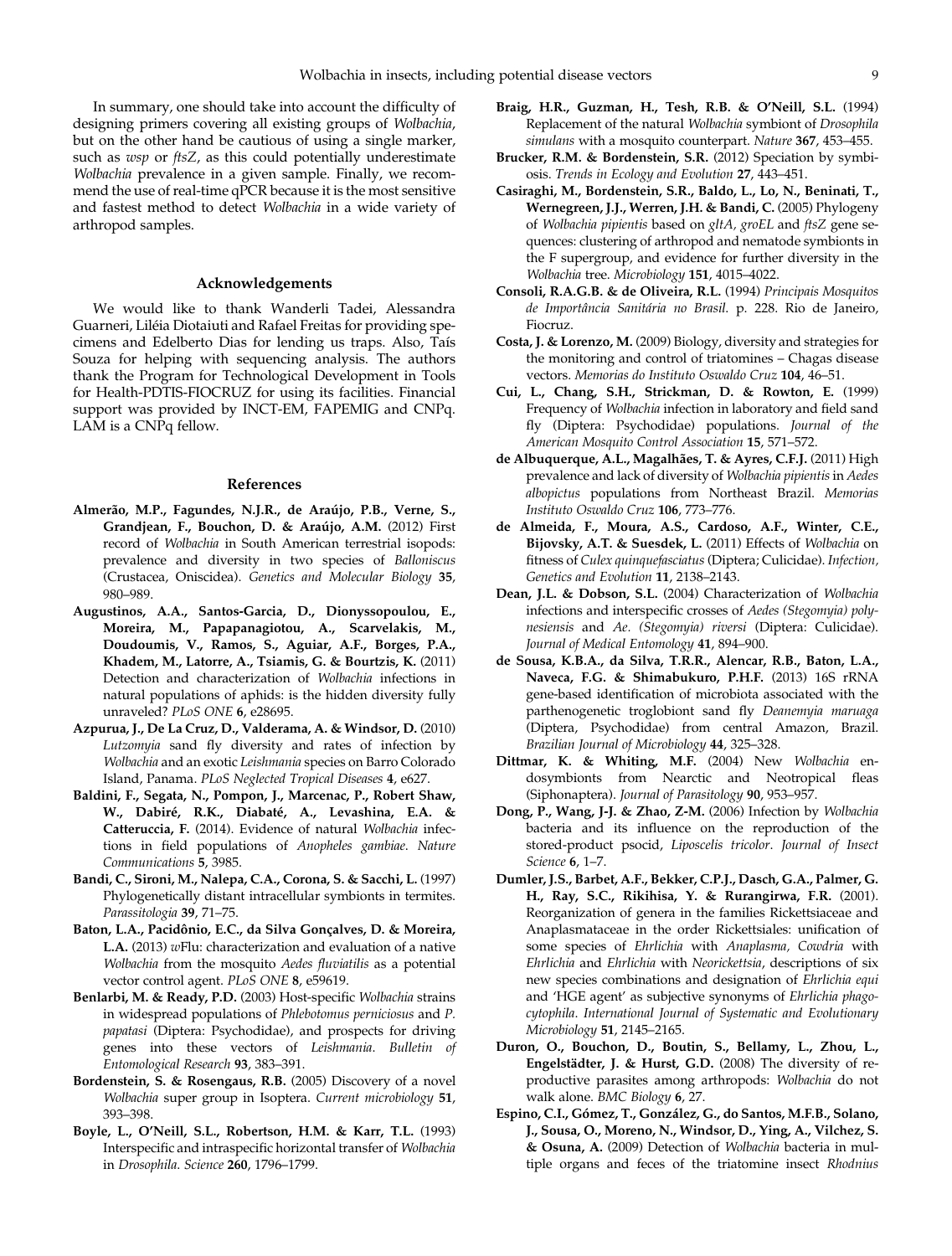<span id="page-9-0"></span>pallescens (Hemiptera, Reduviidae). Applied and Environmental Microbiology 75, 547–550.

- Faran, M.E. & Linthicum, K.J. (1981) A handbook of the Amazonian species of Anopheles (Nyssorhynchus) (Diptera: Culcidae). Mosquito System 13, 1–81.
- Fu, Y., Gavotte, L., Mercer, D.R. & Dobson, S.L. (2010) Artificial triple Wolbachia infection in Aedes albopictus yields a new pattern of unidirectional cytoplasmic incompatibility. Applied and Environmental Microbiology 76, 5887–5891.
- Fukatsu, T. & Hosokawa, T. (2002) Capsule-transmitted gut symbiotic bacterium of the Japanese common plataspid stinkbug, Megacopta punctatissima. Applied and Environmental Microbiology 68, 389–396.
- Galati, E.A.B. (2003) Classificação de Phlebotominae. pp. 23–175 in Rangel, E.F. & Lainson, R. (Ed.) Flebotomíneos do Brasil. Rio de Janeiro, Fiocruz.
- Gorham, C.H., Fang, Q.Q. & Durden, L.A. (2003) Wolbachia endosymbionts in fleas (Siphonaptera). Journal of Parasitology 89, 283–289.
- Grimaldi, D. & Engel, M.S. (2005) Evolution of the Insects. p. 772. London, England, Cambridge University Press.
- Haegeman, A., Vanholme, B., Jacob, J., Vandekerckhove, T.T. M., Claeys, M., Borgonie, G. & Gheysen, G. (2009) An endosymbiotic bacterium in a plant-parasitic nematode: member of a new Wolbachia supergroup. International Journal for Parasitology 39, 1045–1054.
- Hertig, M. (1936) The rickettsia, Wolbachia pipientis (gen. et sp.n.) and associated inclusions of the mosquito, Culex pipiens. Parasitology 28, 453-486.
- Hertig, M. & Wolbach, S.B. (1924) Studies on rickettsia-like microorganisms in insects. Journal of Medical Research 44, 329–374.
- Hilgenboecker, K., Hammerstein, P., Schlattmann, P., Telschow, A. & Werren, J.H. (2008) How many species are infected with Wolbachia? – a statistical analysis of current data. FEMS microbiology letters 281, 215–220.
- Hurst, G.D.D. & Jiggins, F.M. (2000) Male-killing bacteria in insects: mechanisms, incidence, and implications. Emerging Infectious Diseases 6, 329–336.
- Jeyaprakash, A. & Hoy, M.A. (2000) Long PCR improves Wolbachia DNA amplification: wsp sequences found in 76% of sixty-three arthropod species. Insect Molecular Biology 9, 393–405.
- Kamoda, S., Masui, S., Ishikawa, H. & Sasaki, T. (2000) Wolbachia infection and cytoplasmic incompatibility in the cricket Teleogryllus taiwanemma. Journal of Experimental Biology 203, 2503–2509.
- Kassem, H.A. & Osman, G. (2007) Maternal transmission of Wolbachia in Phlebotomus papatasi (Scopoli). Annals of Tropical Medicine and Parasitology 101, 435–440.
- Kassem, H.A., Hassan, A.N., Abdel-Hamid, I., Osman, G., El Khalab, E.M. & Madkour, M.A. (2003) Wolbachia infection and the expression of cytoplasmic incompatibility in sandflies (Diptera: Psychodidae) from Egypt. Annals of Tropical Medicine and Parasitology 97, 639–644.
- Kikuchi, Y. & Fukatsu, T. (2003) Diversity of Wolbachia endosymbionts in heteropteran bugs. Applied and Environmental Microbiology 69, 6082–6090.
- Kittayapong, P., Baisley, K.J., Baimai, V. & O'Neill, S.L. (2000) Distribution and diversity of Wolbachia infections in Southeast Asian mosquitoes (Diptera: Culicidae). Journal of Medical Entomology 37, 340–345.
- Linthicum, K.J. (1988) A revision of the Argyritarsis Section of the subgenus Nyssorhynchus of Anopheles (Diptera: Culicidae). Mosquito System 20, 101–271.
- Lo, N., Casiraghi, M., Salati, E., Bazzocchi, C. & Bandi, C. (2002). How many Wolbachia supergroups exist? Molecular Biology and Evolution 19, 341–346.
- Lo, N., Paraskevopoulos, C., Bourtzis, K., O'Neill, S.L., Werren, J.H., Bordenstein, S.R. & Bandi, C. (2007) Taxonomic status of the intracellular bacterium Wolbachia pipientis. International Journal of Systematic and Evolutionary Microbiology 57, 654–657.
- Martins, C., Souza, R.F. & Bueno, O.C. (2012) Presence and distribution of the endosymbiont Wolbachia among Solenopsis spp. (Hymenoptera: Formicidae) from Brazil and its evolutionary history. Journal of Invertebrate Pathology 109, 287–296.
- Matsumoto, K., Izri, A., Dumon, H., Raoult, D. & Parola, P. (2008) First detection of Wolbachia spp., including a new genotype, in sand flies collected in Marseille, France. Journal of Medical Entomology 45, 466–469.
- McMeniman, C.J., Lane, A.M., Fong, A.W., Voronin, D.A., Iturbe-Ormaetxe, I., Yamada, R., McGraw, E.A. & O'Neill, S.L. (2008 Nov) Appl Environ Microbiol. 74(22):6963–9. doi: 10.1128/AEM.01038-08. Epub 2008 Oct 3.
- McMeniman, C.J., Lane, R.V., Cass, B.N., Fong, A.W.C., Sidhu, M., Wang, Y-F. & O'Neill, S.L. (2009) Stable introduction of a life-shortening Wolbachia infection into the mosquito Aedes aegypti. Science 323, 141–144.
- Morais, S.A., de Almeida, F., Suesdek, L. & Marrelli, M.T. (2012) Low genetic diversity in Wolbachia-infected Culex quinquefasciatus (Diptera: Culicidae) from Brazil and Argentina. Revista do Instituto de Medicina Tropical de São Paulo 54, 325–329.
- Moreira, L.A., Iturbe-Ormaetxe, I., Jeffery, J.A., Lu, G., Pyke, A. T., Hedges, L.M., Rocha, B.C., Hall-Mendelin, S., Day, A., Riegler, M., Hugo, L.E., Johnson, K.N., Kay, B.H., McGraw, E.A., van den Hurk, A.F., Ryan, P.A. & O'Neill, S.L. (2009) A Wolbachia symbiont in Aedes aegypti limits infection with dengue, Chikungunya, and Plasmodium. Cell 139, 1268-1278.
- Nirgianaki, A., Banks, G.K., Frohlich, D.R., Veneti, Z., Braig, H. R., Miller, T.A., Bedford, I.D., Markham, P.G., Savakis, C. & Bourtzis, K. (2003) Wolbachia infections of the whitefly Bemisia tabaci. Current Microbiology 47, 93–101.
- O'Neill, S.L., Giordano, R., Colbert, A.M.E., Karr, T.L. & Robertson, H.M. (1992). 16S rRNA phylogenetic analysis of the bacterial endosymbionts associated with cytoplasmic incompatibility in insects. Proceedings of the National Academy of Sciences 89, 2699–2702.
- Ono, M., Braig, H.R., Munstermann, L.E., Ferro, C. & O'Neill, S.L. (2001) Wolbachia infections of phlebotomine sand flies (Diptera: Psychodidae). Journal of Medical Entomology 38, 237–241.
- Parvizi, P., Fardid, F. & Soleimani, S. (2013) Detection of a new strain of Wolbachia pipientis in Phlebotomus perfiliewi transcaucasicus, a potential vector of visceral Leishmaniasis in north west of Iran, by targeting the major surface protein gene. Journal of Arthropod-Borne Diseases 7, 46–55.
- Pugedo, H., Barata, R.A., França-Silva, J.C., Silva, J.C. & Dias, E. S. (2005) HP: um modelo aprimorado de armadilha luminosa de sucção para a captura de pequenos insetos. Revista da Sociedade Brasileira de Medicina Tropical 38, 70–72.
- Rafael, J.A., Melo, G.A.R., de Carvalho, C.J.B., Casari, S.A. & Constantino, R. (2012) Insetos do Brasil: Diversidade e Taxonomia. p. 810. São Paulo, Holos.
- Ricci, I., Cancrini, G., Gabrielli, S., D'Amelio, S. & Favia, G. (2002) Searching for Wolbachia (Rickettsiales: Rickettsiaceae) in mosquitoes (Diptera: Culicidae): large polymerase chain reaction survey and new identifications. Journal of Medical Entomology 39, 562–567.